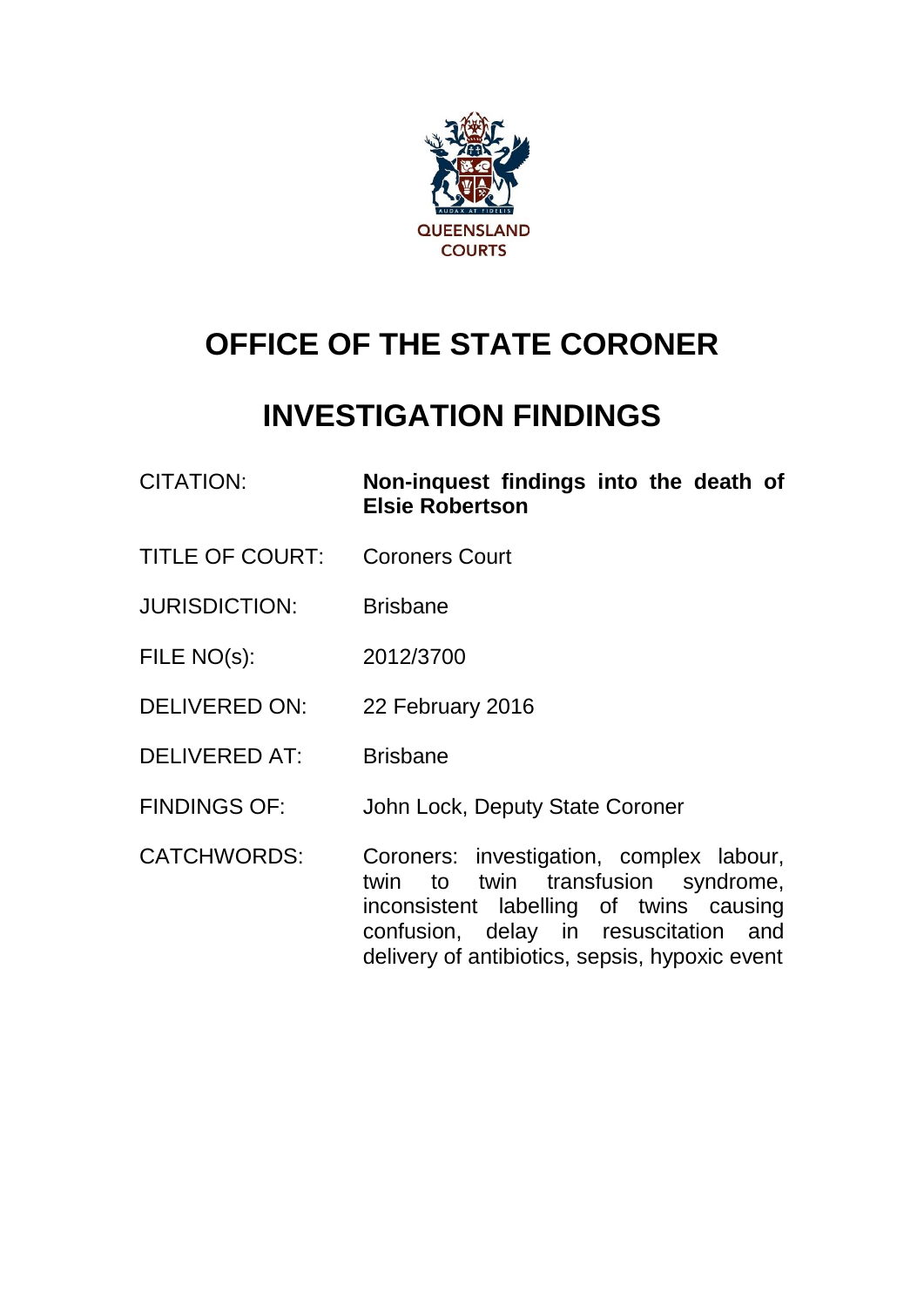## Non-Inquest Findings for Elsie Robertson

## Contents

| Statements of Clinical Medical and Midwifery Nursing Staff4 |
|-------------------------------------------------------------|
|                                                             |
|                                                             |
|                                                             |
|                                                             |
|                                                             |
|                                                             |
|                                                             |
|                                                             |
|                                                             |
|                                                             |
|                                                             |
|                                                             |
|                                                             |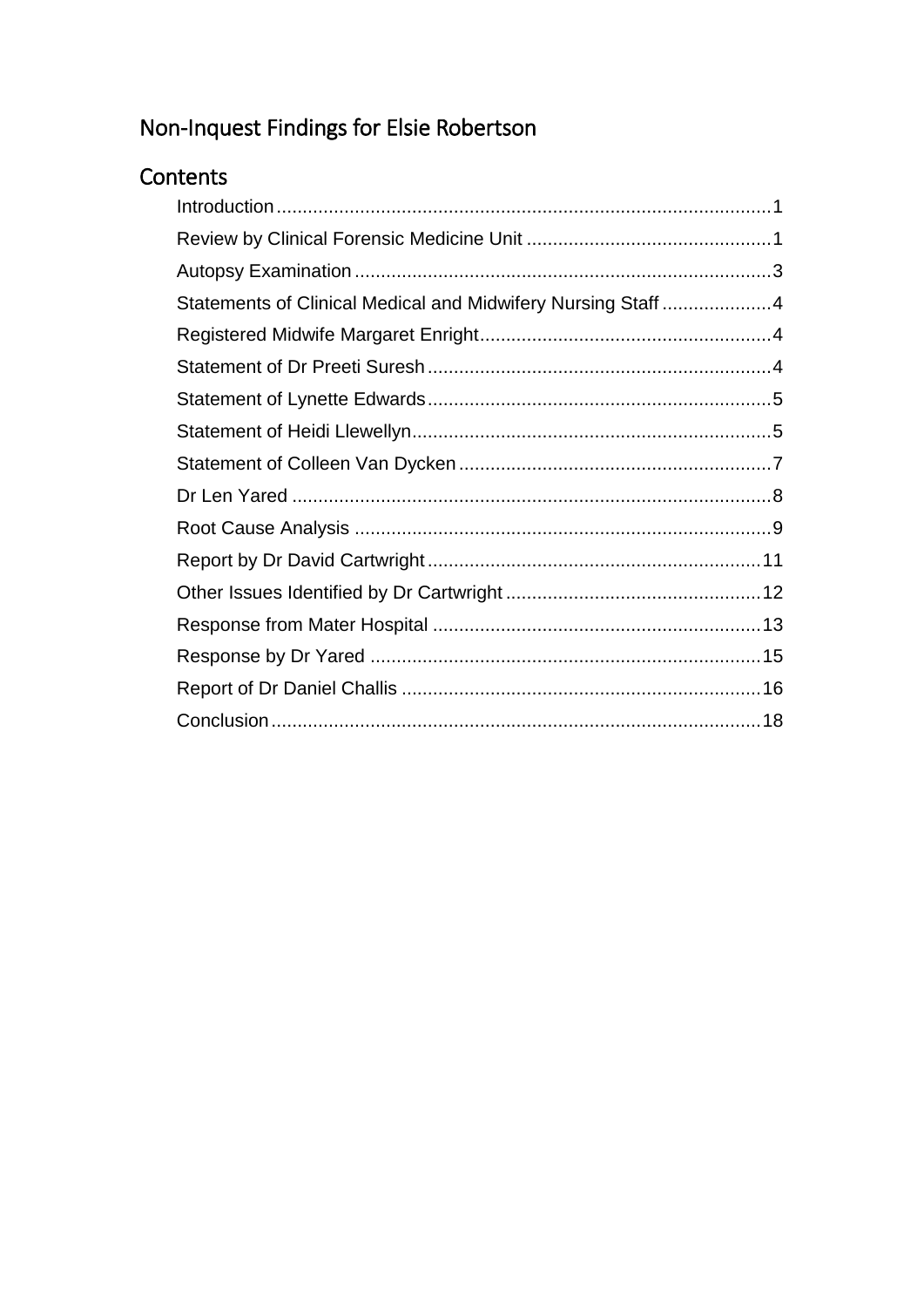## **Introduction**

Elsie Robertson was born prematurely on 8 October 2012 and died soon after birth.

Elsie was a preterm twin neonate born at 30 weeks gestation and survived for 9 hours 43 min. She was the surviving twin of a monochoroidal diamniotic twin pregnancy. This developed into Twin to Twin Transfusion Syndrome (TTTS), culminating in emergent fetoscopic laser ablation of anastomotic placental vessels at 23 weeks gestation, with the expected loss of the co-twin soon after. The pregnancy was monitored regularly and appropriately post procedure to monitor growth and to watch for potential complications.

At about 28 weeks gestation there developed a spontaneous rupture of membranes and partial leakage of amniotic fluid, which is a recognised complication of the fetoscopic laser procedure. This was promptly managed by the mother's admission to hospital to monitor for signs of infection, administer prophylactic antibiotics and steroids to assist with the early maturation of the baby's lungs in preparation for an imminent delivery. Magnesium sulphate was also given to reduce potential of neurological sequelae. During this time, the pregnancy was continued to be monitored with regular ultrasounds and intermittent CTG readings all of which were reported to be appropriate.

On 7 October 2012, labour commenced with mild contractions, which prompted admission to the birthing suite, where it was noted the mother had a mild temperature. Fetal heart monitoring was said to be normal until just after midnight on 8 October while the mother was being prepared for intravenous antibiotics. The fetal heart rate dropped to 80 – 100/min prompting a decision for an urgent Caesarean section. In theatre, the fetal heart rate dropped further, and on delivery, Elsie was cyanosed, with no sign of life and requiring resuscitation.

There was an initial delay to commencement of resuscitation caused by confusion as to Elsie's identity, however she responded quickly to resuscitation attempts. Nonetheless there was evidence of abnormal and unrecoverable neurologic activity in the neonatal intensive care. After discussion with her parents, artificial ventilation was ceased some hours later.

## **Review by Clinical Forensic Medicine Unit**

Dr Gary Hall of the Clinical Forensic Medicine Unit (CFMU) was requested and provided a detailed review of the medical records.

Elsie was a second twin. The first twin died in utero around 17 August 2012 at 23 weeks gestation. The twin girls shared a placenta, but had separate amniotic sacs. There is an inherent risk that the twins may develop a twin to twin transfusion syndrome (TTTS), whereby one twin acts as a donor and the other a recipient of nutrition from the placenta. One twin becomes large at the expense of the other with a high risk of neurologic abnormalities after birth in both twins.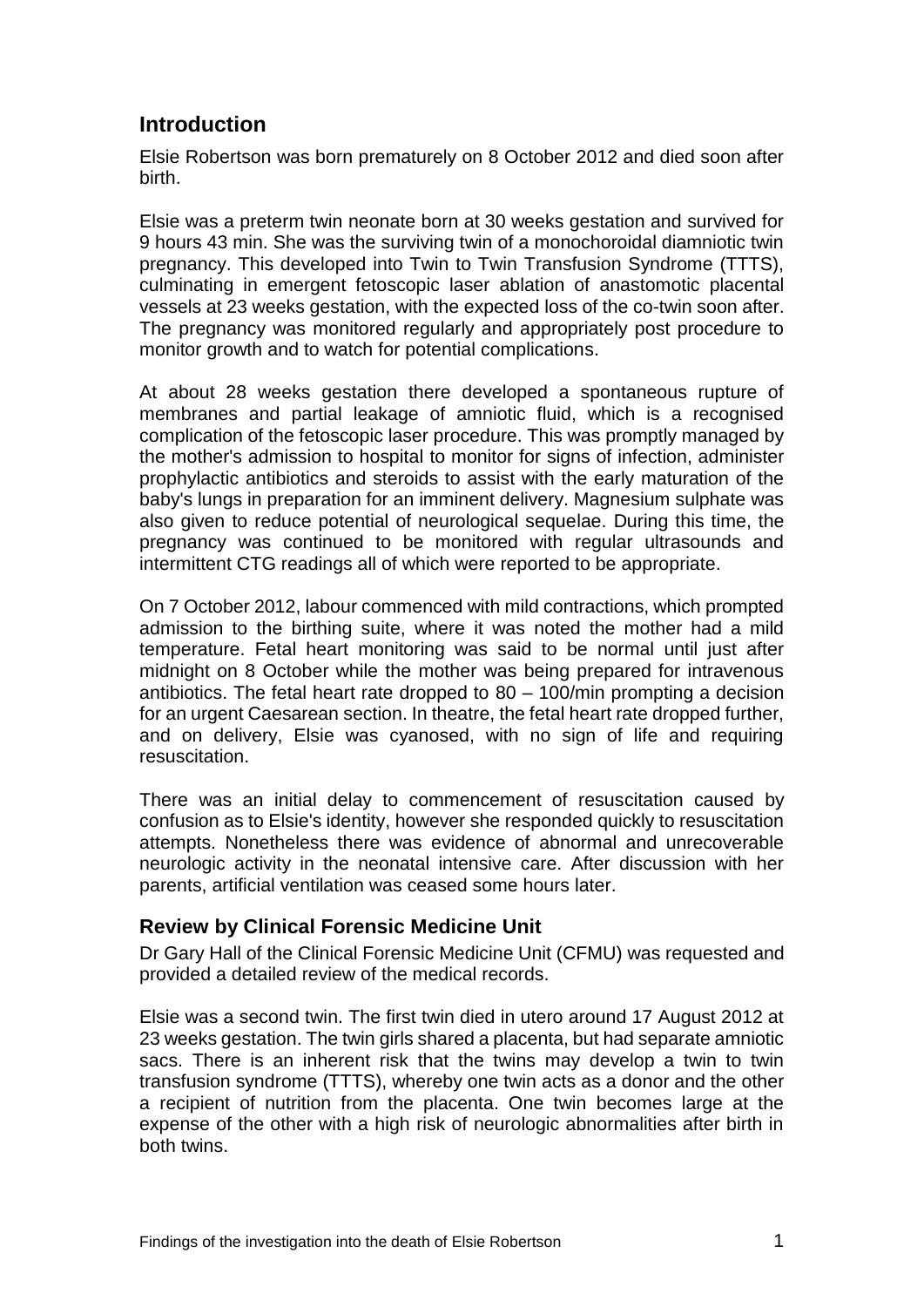Dr Len Yared was the obstetrician. He informed the family GP on 14 June 2012 that he had discussed the matter of TTTS with the mother and that he would be monitoring for the potential of the syndrome from about 16 weeks onwards.

Around 17 August 2012, an ultrasound scan revealed there was a significant size discrepancy with the twins. After discussion with the parents it was decided to try and ablate the shared vessels to separate the twins' placental circulation. This was performed at the Mater Hospital on 17 August by Dr Scott Petersen, a specialist in Maternal Fetal medicine. Routine scanning the following day revealed that the smaller twin had died. The second twin Elsie was well and a subsequent MRI showed no demonstrable neurological deficits.

Throughout the pregnancy twin 1 was the identity given to the deceased twin and twin 2 the surviving twin.

The mother's pregnancy was monitored closely over the ensuring weeks. Ultrasound scans confirmed that twin 2 was progressing well with good growth and normal amniotic fluid volume. The mother was then admitted to hospital on 18 September 2012.

On the evening of 7 October 2012, the mother developed a mild temperature. She was admitted to the birthing suite for consideration of intravenous antibiotics. Whilst assessing the cervix, the fetal heart rate dropped from 150 to 80 – 100 bpm. A decision for an urgent Caesarean section was made and this was carried out under spinal anaesthetic procedure. Whilst preparations were made for the operation the fetal heart rate dropped to 40 bpm.

A Caesarean section was conducted and Elsie was born at 00:37 hours but was not in good condition.

Elsie was transferred to the resuscitation nurse with a statement that this was "twin 1". The resuscitation nurse was expecting twin 1 to be deceased. As Elsie was handed to her she noted that she was blue and had no palpable umbilical pulsation, appeared to be lifeless and had some malodour. This was confirmed by the paediatric registrar.

Soon after, the midwife/theatre nurse told the resuscitation team that the first delivered twin was twin 2 and needed resuscitation and was not twin 1.

The estimation in time lost in commencement of resuscitation by the resuscitation nurse and paediatric registrar was 30 seconds. However the time of commencement of resuscitation according to the hand written notes was 00:41 hours. This means that there could have been up to 4 minutes passed between birth and the commencement of oxygen delivery and resuscitation.

Resuscitation including intubation and ventilation and cardiac compressions and adrenaline took place. Elsie was transferred to the neonatal intensive care unit where a significant brain injury due to poor circulation or hypoxia was noted. After discussion with the family, a neonatologist having explained the severity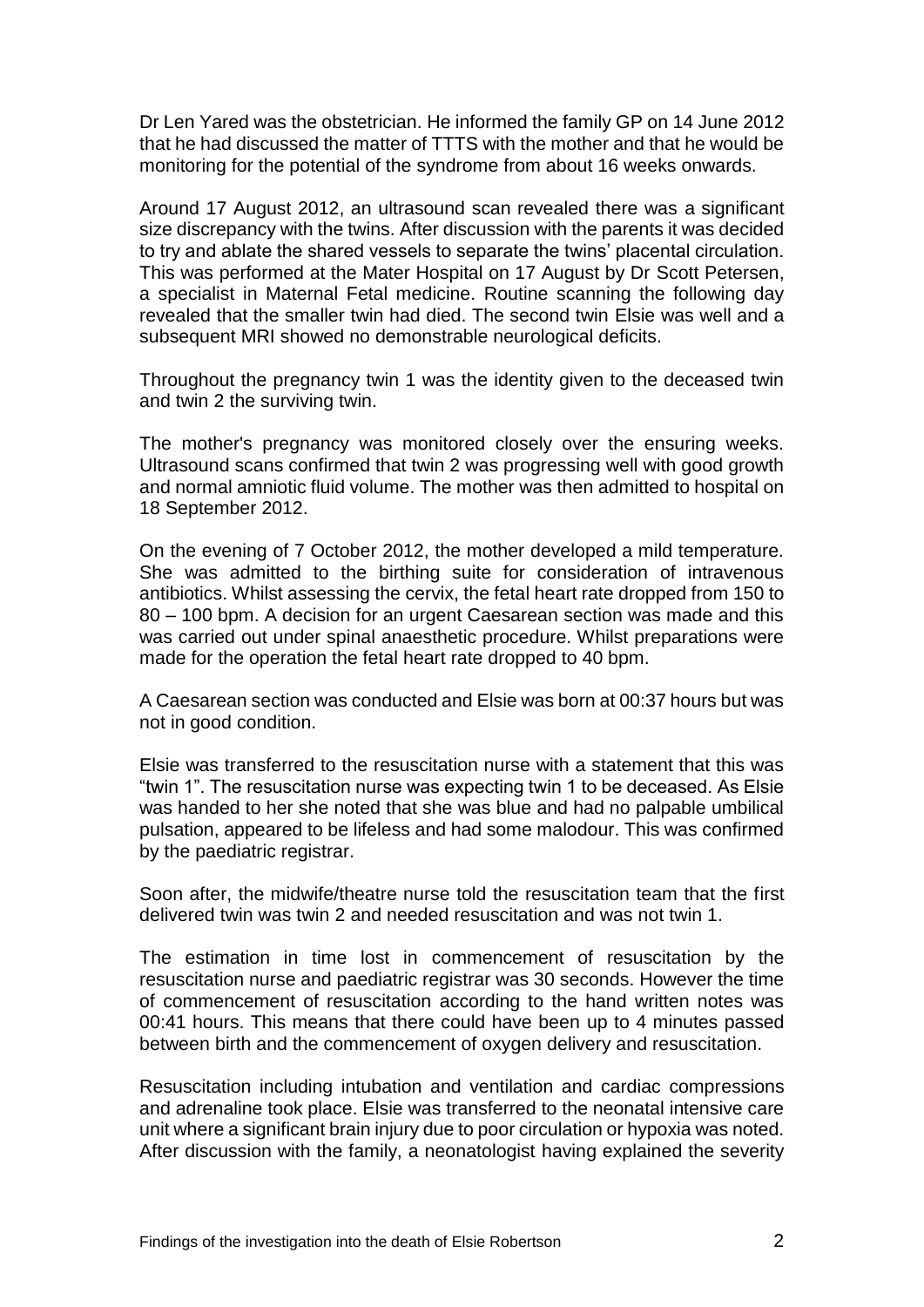of the brain injury and poor prognosis, artificial life support was removed. Elsie died later that day.

Dr Hall noted that in a healthy newborn there is generally enough reserves from the fetal blood flow to maintain oxygenation for 10 minutes before it is critical that oxygen is breathed from the air to maintain healthy oxygen supply. However, in this case fetal distress has already occurred and premature babies are particularly vulnerable because of immature lungs, which are difficult to ventilate.

What has been clearly established in the resuscitation notes is that once resuscitation commenced, Elsie responded reasonably quickly. She had a heart rate of 77 within 2 minutes and 120 by 4 minutes and her oxygen saturations were above 80% by 5 minutes. Thus the resuscitation was successful.

However, there is some question regarding what occurred between the time of birth at 00:37 hours and when resuscitation was first recorded at 00:41 hours. This four-minute interval was recalled by staff involved as 30 seconds but recorded differently and therefore suggests a potential delay between 30 seconds and 4 minutes. There was clearly a miscommunication about which twin was being delivered.

#### **Autopsy examination**

An autopsy examination was conducted at the Mater Hospital by Dr Jane Armes on 10 October 2012. This was an in-house hospital autopsy requiring the consent of the parents. The death was subsequently reported to the Office of State Coroner on 12 October 2012. As a consequence arrangements were made for the autopsy report to be peered reviewed by Dr Nathan Milne, forensic pathologist attached to Forensic and Scientific Services. Dr Milne also reviewed histology slides taken.

The examination report found the body was normally formed. In commentary the pathologist noted that the lack of abnormal growth parameters, or evidence of long-standing ischaemic brain injury, indicate that the pregnancy of this twin developed normally after the death of the co-twin.

Placental examination and microbiology indicated acute chorioamnionitis, secondary to ascending infection with E. coli. An in-utero severe fetal response to the infection occurred, as evidenced by the acute stage two funisitis and a fetal inflammatory response within the choroidal placental vessels.

Within the neonate there was ample evidence of sepsis. The pathologist considered that the ascending infection is the likely cause of the preterm labour and fetal bradycardia. Neonatal sepsis was well-established by the time of death and is the most likely cause of neonatal death. E. coli is known to cause significant and severe neonatal infection.

There was no macroscopic or microscopic evidence of long-term or more acute ischaemic brain injury. There was mild left cardiac ventricular dilatation. It is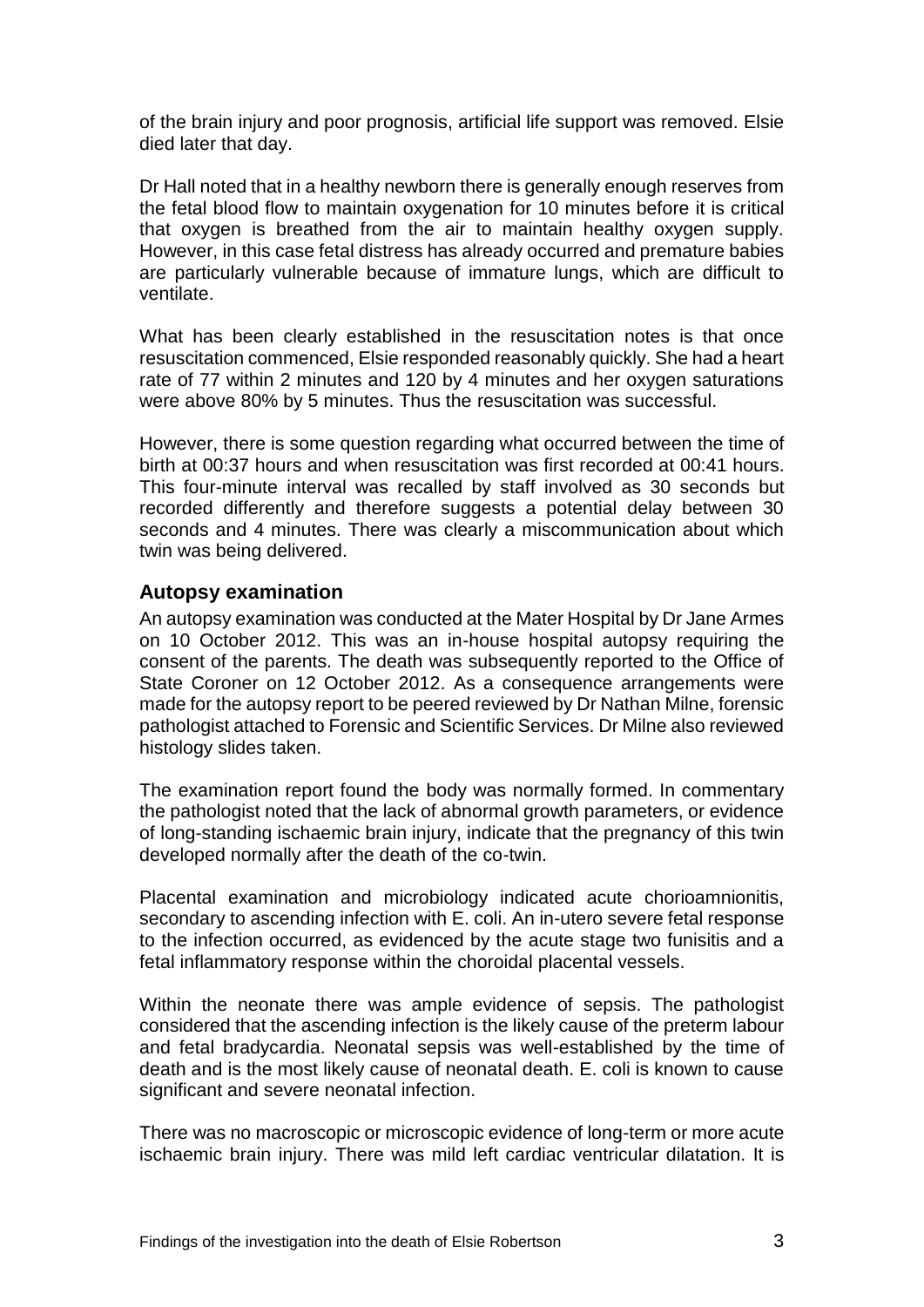possible that this is secondary to prior cardiac stress in the recipient twin following the severe TTTS.

The cause of death was considered to be due to E. coli sepsis with the underlying cause being twin to twin transfusion syndrome treated with laser photocoagulation.

#### **Statements of Clinical Medical and Midwifery Nursing Staff**

Statements were requested by the coroner of all Clinical Medical and midwifery staff involved in the birth.

### **Registered Midwife Margaret Enright**

She was very experienced and registered since 1969.

She was working in admissions for the neonatal intensive care unit at the time. She was asked by the team leader to go down and retrieve a twin from a patient having a Caesarean section. She was informed that twin one had died.

She proceeded to the resuscitation room and checked the equipment. They retrieved an open cot for the dead baby and put this beside the resuscitation cot. A midwife came through with the first born baby and placed this baby on the resuscitation trolley. She recalls the resuscitation team asking words to the effect "is this twin one which twin is this". She does not recall the midwife answering and she then walked back into theatre. The neonatal team checked the baby and noted there was no heart rate. She can recall the baby was quite smelly and the colour was a dusky pink. The baby was moved into the open cot.

She believes they were waiting a brief time, approximately 15 seconds, before an operating theatre nurse came in with a kidney dish holding a placenta. The nurse said words to the effect "here's the fetus" and she lifted the placenta and the fetus was underneath.

The first born twin was quickly retrieved from the open cot and placed back on the resuscitaire. The resuscitation, and the timer, were commenced. She cannot now recall how long it was between delivery of the first born twin to the resuscitation room and the commencement of resuscitation but she made an entry in the chart that it may have been delayed by about 30 seconds.

Elsie did not need a lot of resuscitation and cardiac massage. Once she was intubated and given one dose of adrenaline the heart rate picked up. The baby was then placed on a ventilator and taken to the neonatal unit.

#### **Statement of Dr Preeti Suresh**

Dr Sureesh is a neonatal fellow. As the mother was a private patient the plan had been for a private paediatrician to attend the delivery, however they had not arrived in time so she was asked to attend the delivery. She arrived in the resuscitation room about 2 to 3 minutes prior to delivery. Other nursing staff were already setting up the baby's resuscitation. She assisted. She was aware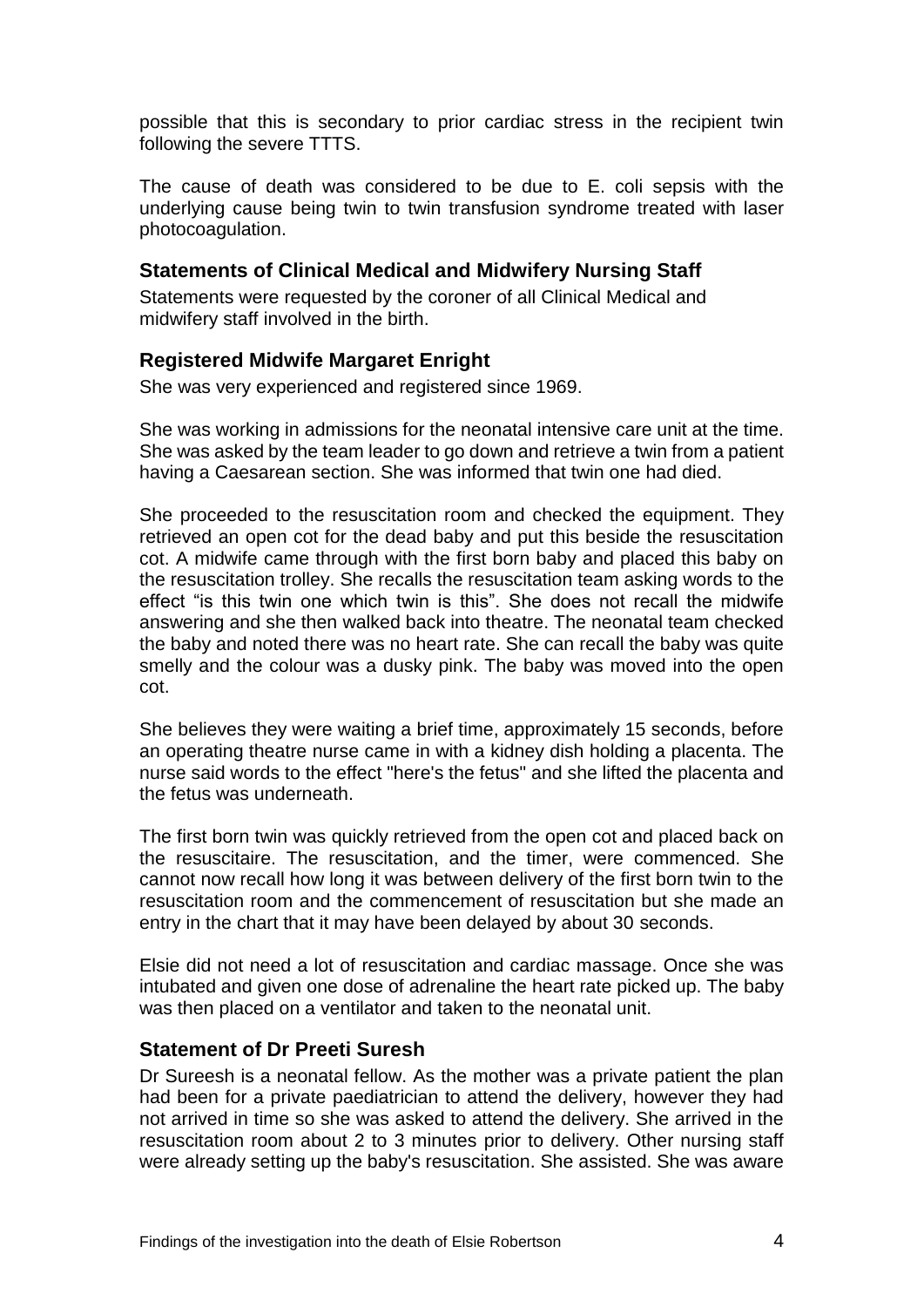that one twin had died in utero and there had been an emergency Caesarean section due to fetal heart abnormalities.

A midwife then brought the first born twin into the room and placed the baby on the resuscitation trolley and said "this twin one". She observed the baby was completely cyanosed and had no signs of life. She palpated the umbilical chord for about 15 seconds and noted there was no pulsation. Nurse Van Dyck said to the midwife words to the effect "if this is twin one the cot is there because this resuscitaire is for the live twin". The midwife then moved the first born twin to the open cot and left the resuscitation room. The midwife would have been in the room for about 20 to 30 seconds on that occasion. The baby did not appear macerated but was cyanosed with no heart rate and had an unpleasant odour, common with babies who carry an infection from chorioamnionitis. She accepted that this was twin one and based on the history who had passed away earlier.

What felt to be a few seconds later, but was without the benefit of any timing device, another theatre nurse came in carrying a kidney dish in her hand and said words to the effect "the dead baby is here." This nurse moved the placenta to show the neonatal team the fetus underneath. The scrub nurse said words to the effect that the baby on the open cot is meant to be the live one.

The first born twin was quickly moved to the resuscitaire and resuscitation was commenced. The timer was commenced at this point. She estimates the time of bringing the first born twin into the resuscitation room, to commencement of the resuscitation starting, to be about 1 minute. Resuscitation was successful and a heart rate commenced after 30 seconds and oxygen saturations reach 90%. The baby's APGAR scores were 0 at 1 min, 3 at 5 min and 4 at 10 min.

She called Dr Elisabeth Hurrion, the private neonatal consultant and told her they were taking the baby to the Neonatal Intensive Care Unit (NICU).

#### **Statement of Lynette Edwards**

She has been a registered nurse since 1964 and a midwife since 1965. She commenced her shift at 22:45 hours on the evening of 7 October 2012. She was aware of the medical history. She had been informed that a recent ultrasound indicated the live twin was the baby that was presenting, meaning the baby likely to be born first.

Dr Yared confirmed with her following a vaginal examination that the live twin was still the presenting twin. Dr Yared was intending to give the mother intravenous antibiotics in case she was getting an infection. However, as that was being attended to the fetal heart rate dropped on the CTG monitor. It was significant and had not recovered.

Dr Yared left the room to call theatre and she prepared the mother for theatre.

## **Statement of Heidi Llewellyn**

She had been a midwife since 2009. She only became involved as the mother was being prepared to be taken to the operating theatre. She assisted in this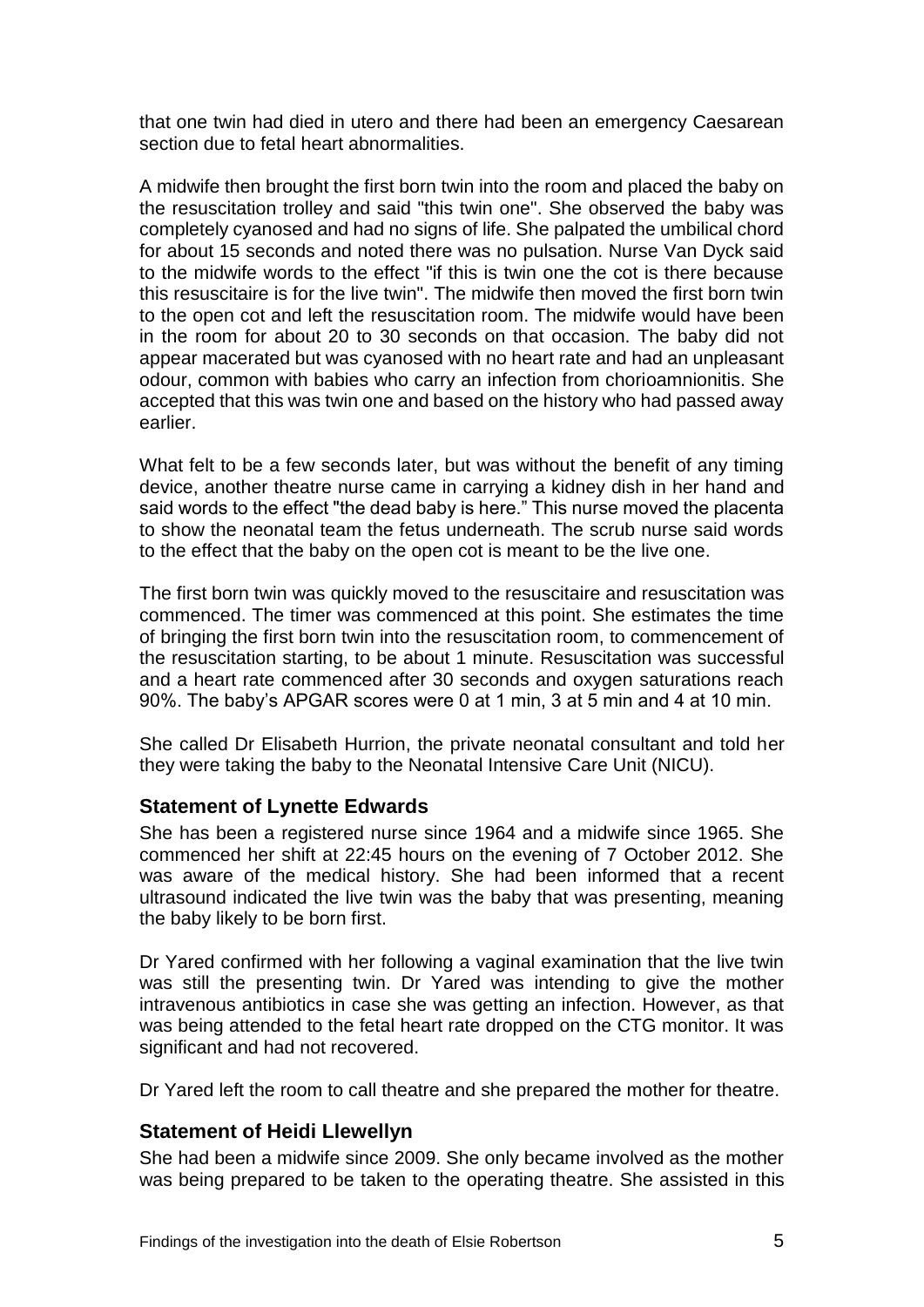process. She went into theatre. The obstetrician obtained a fetal heart rate with a Doppler which was at the time 80 to 90 bpm. As he scrubbed she placed a Doppler on the abdomen and the fetal heart rate was 40 bpm. She passed this information on to the obstetrician and he said okay. She then rang the team leader of the Neonatal Intensive Care Unit (NICU) to tell them to come down because the heart rate was not great.

She then went and scrubbed and gowned, which took about 2 minutes and when she came back in, the obstetrician was already incising the uterine wall.

She was holding the sterile wrap out ready to receive the first born twin. Dr Yared said "this is twin 1". She confirmed with the scrub nurse that this is what Dr Yared had said and this was confirmed back to her. She believes it was 20 seconds at most between delivery of the first born twin and handing the baby to her. The baby showed no signs of life and was blue in colour. It looked like it had died in utero sometime before.

Her understanding of the identification of twins is that it is based on the time of birth. That is twin 1 is the first twin that is born but she is now aware that different obstetricians may have different systems of identification. She was of the belief that the second born twin would be the live twin. She believed the first born twin was the twin that had died in utero.

She then took the first born baby to the resuscitation room and said this is twin 1. The neo-intensive nurse asked to confirm that this was twin 1 and she confirmed this was the case. She recalls the NICU intensive care nurse and paediatric fellow saying words to the effect "well don't put twin 1 on the resuscitation trolley. Twin 1 is the dead twin".

When she went back into the operating theatre the obstetrician was already suturing the incision. She asked the Scout nurse where was twin 2. The Scout nurse said words to the effect that twin 2 was gone. She then followed the Scout nurse into the resuscitation room to review the placenta. She had not seen the placenta in a kidney tray in the operating theatre. The Scout nurse lifted the placenta and pointed to the fetus and said "that's twin 1". She then went to the first born twin and said "well that must be twin 2".

The NICU team commenced resuscitation. She is not able to say how long it was between delivery and commencement of the resuscitation but she understands the first born was born at 00:37 hours according to the operating room clock, and she commenced scribing the resuscitation at 00:41 hours, according to the resuscitation room clock. She believes the resuscitation may have commenced at the 30 seconds prior to starting to scribe. She believes it may have been between 90 seconds and 2 minutes between delivery of the first born and commencement of the resuscitation of the first born. However, she was in shock at the time and is not confident that this time frame is accurate. She recalls the resuscitation was one of the best she had seen and the NICU team worked very well together.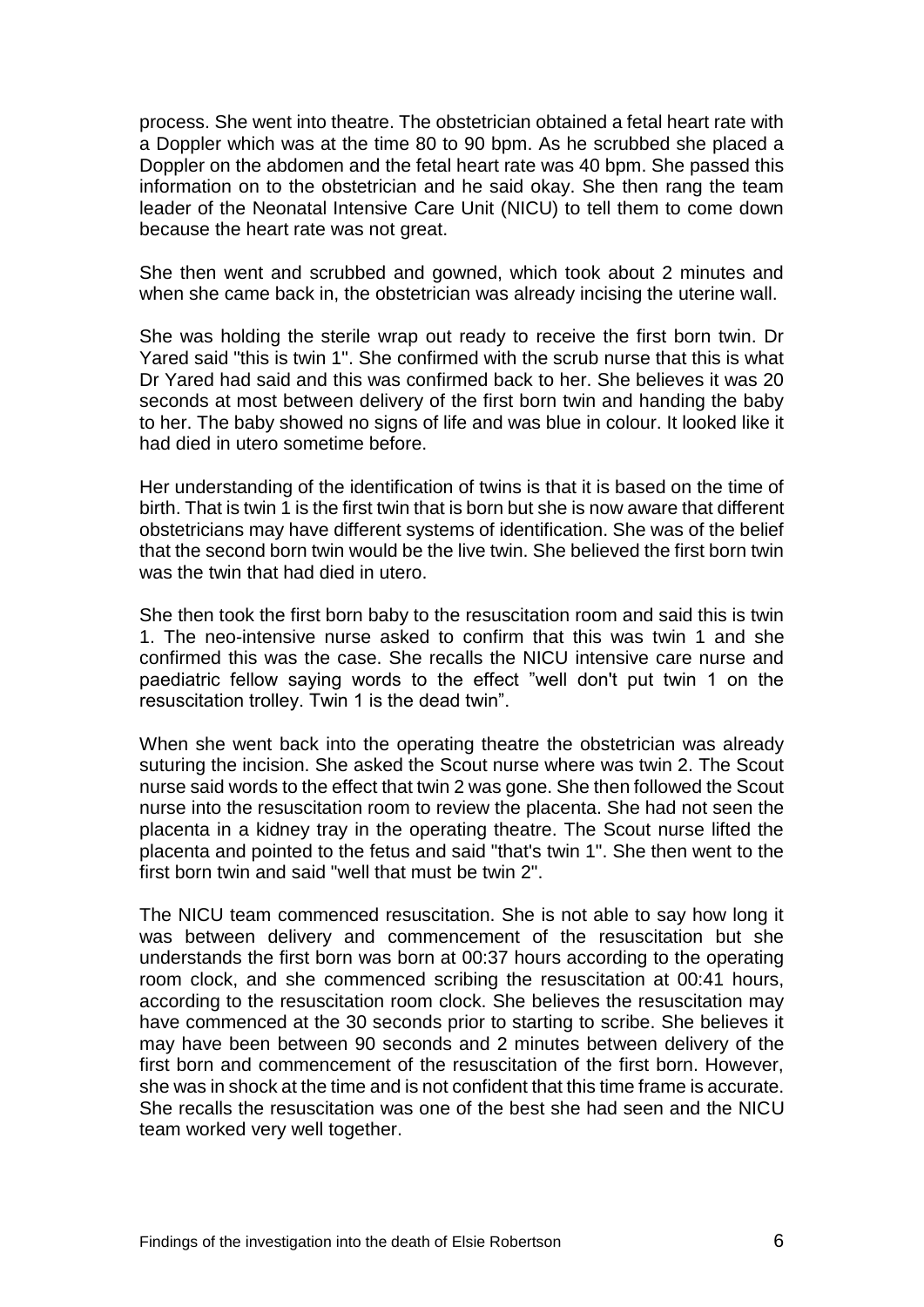A debrief occurred between the NICU team, Dr Yared, herself and the team leader about two hours after the incident. Dr Yared informed them that he was unaware of any confusion with identification of the twins until that debrief. During the debrief she told Dr Yared that the fetal heart rate had been 40 bpm just prior to the operation and that she told him this. Dr Yared said that he had not heard her say that in the operating theatre.

#### **Statement of Colleen Van Dycken**

She is also an experienced midwife having been registered since 1987.

She has worked in the neonatal intensive care area for 23 years.

She was the code nurse on the night of 7 October 2012. She had been given a history by Dr Yared during the evening.

She then received information that NICU had received a call from the delivery suite about the emergency Caesarean section and she attended with RM Enright and Dr Suresh. She is aware that there was one viable twin that had fetal bradycardia on the CTG.

When she arrived in the resuscitation room, the equipment had been prepared and the anaesthetist was inserting an epidural.

Shortly after her arrival, Dr Yared came into the resuscitation room and told herself, Dr Suresh and RM Enright that twin 1 was the twin who had died, that this had been a twin to twin transfusion and twin 2 was for resuscitation. She had not been given any information concerning at what stage of the pregnancy the death had occurred.

An operating staff member came in with a Perspex cot and stated that this was for twin 1, the deceased twin. Two separate sets of paperwork for the two babies had been placed in the resuscitation room and she took the paperwork and placed twin 1's paperwork with the Perspex cot and twin 2's paperwork with the resuscitation cot.

A short time afterwards a scrubbed midwife came into the resuscitation room carrying the first born twin. This twin was white, pale, floppy, not crying and appeared to have no obvious signs of life. The midwife placed the baby on the resuscitation cot and said "this is twin 1". Dr Suresh felt the cord and reported there was no heartbeat. She then said words to the effect "I'm sorry but if this is twin 1 this is the IUFD baby and needs to be placed in the cot as this resuscitaire is ready for twin 2." She then carried the baby to the open perspex cot and went back into the theatre.

She felt uncomfortable that the first born twin had been left unattended and Dr Suresh went to the first born twin to start to dry the baby. She then offered to attend to this. She recalls making a comment that the baby was very smelly and was misshapen in the face.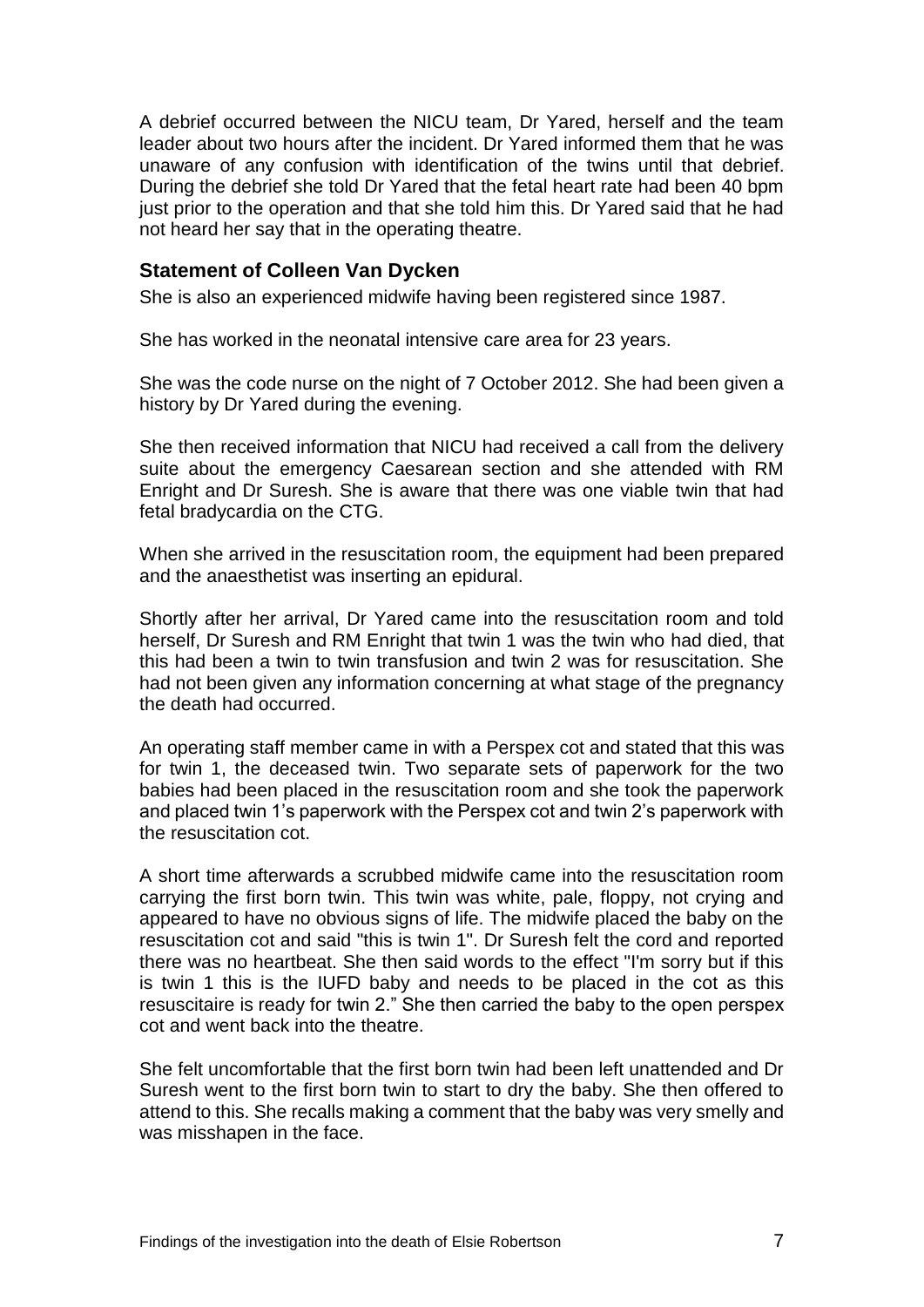When the midwife returned to the room she recalls she said "I hope the placenta has been sent for this baby because the baby really smells". The midwife then said words to the effect "I'm sorry but this is the baby you should be resuscitating". At about the same time an operating theatre nurse came into the resuscitation room with the placenta and fetus in a kidney dish.

Immediately after being told this information she carried the first born twin to the resuscitation cot and commenced neonatal resuscitation. She believes it was only a short period of time between when the midwife left the resuscitation room after delivering the first born twin to the NICU team, to the time when she returned to the resuscitation room and the resuscitation of the baby commenced. It was certainly no more than a couple of minutes.

## **Dr Len Yared**

Dr Yared provided a statement detailing the history.

Importantly he stated that up until 2 October 2012, the deceased twin, twin 1, had always been the presenting twin. On palpation of the abdomen, he then formed the view that the surviving twin, twin 2, was now the presenting twin and he confirmed this with a bedside scan in the labour ward. This was also confirmed by a scan conducted by the Maternal Fetal Medicine Unit on 2 October 2012.

He saw the mother on the morning of 6 and 7 October and there were no signs of any infection and her condition remained stable.

In the evening of 7 October 2012 he was contacted with the information she was in early labour. This had not surprised him and he knew she would be transferred to the delivery suite where he planned to consult with the mother when he had finished in the operating theatre.

He arrived in the delivery suite just before midnight and was informed that the fetal heart rate was within normal limits and she had a mild temperature of 37.7°.

He considered she may need intravenous antibiotics. He performed a vaginal examination to assess the labour and established that the cervix was 3 cm long and 2 cm dilated. He could feel the presenting head and knew that twin 2 was the presenting twin.

He was in the process of inserting an intravenous cannula to administer the antibiotics when the midwife drew his attention to a sudden drop in the heart rate of around 160 – 170 bpm to 80 bpm. He stopped inserting the cannula. He left the room to make arrangements to perform an emergency Caesarean section, which involved contacting the operating theatre, anaesthetist, the intensive care unit nursery and finding an assistant.

He then went back into the birthing suite to obtain the mother's consent for a Caesarean section and then went to the operating theatre.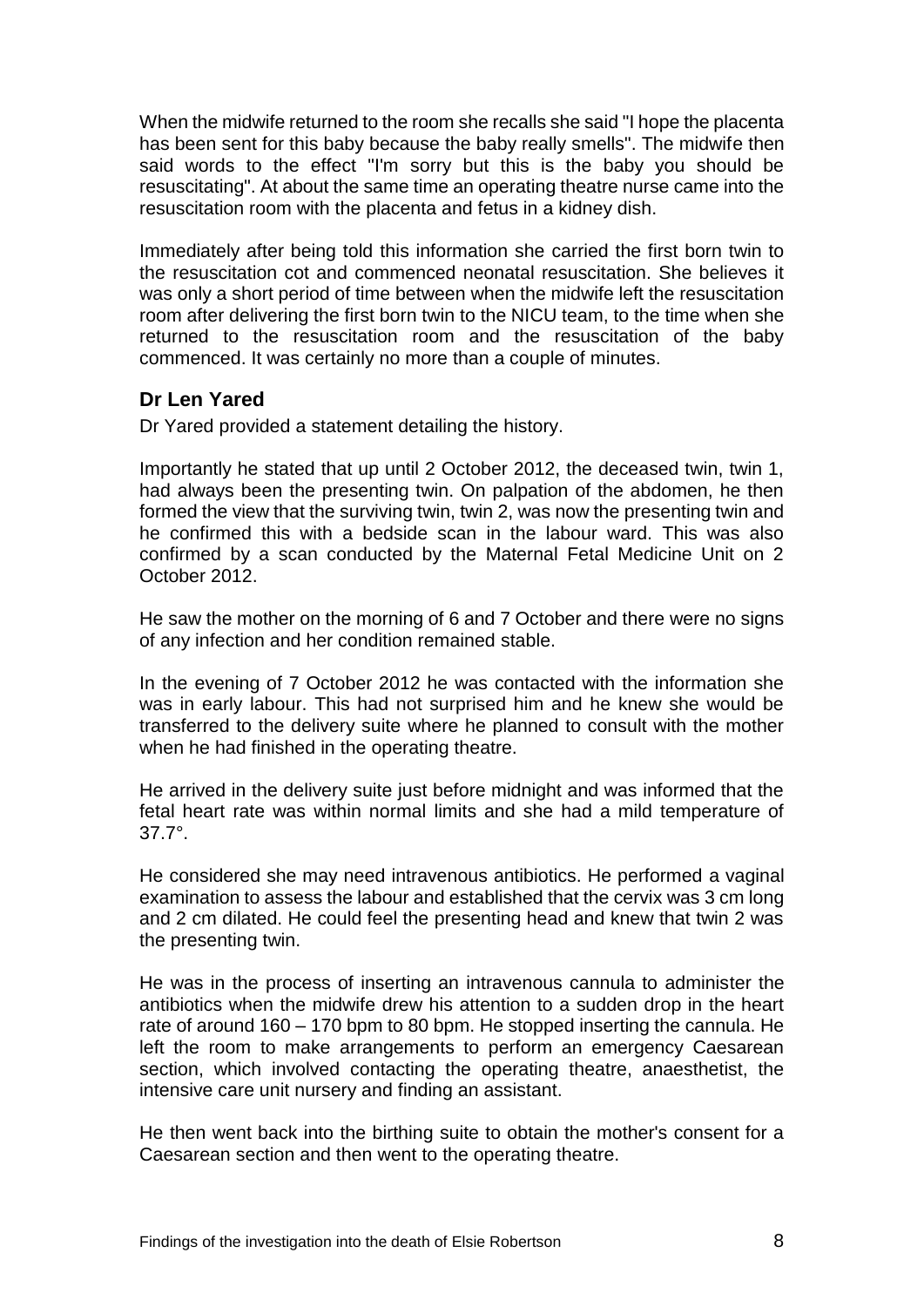A spinal anaesthetic was administered. He knew the fetal heart rate had not returned to anything above 100 bpm. He was not aware that just before the Caesarean section the fetal heart rate was recorded as 40 bpm. He does not dispute that the midwife advised him of this, but with all the noise in the operating theatre he did not hear it.

Once the anaesthetic was effective a routine Caesarean section was performed. The ultrasound report had identified twin 1 as the deceased fetus and twin 2 as the surviving fetus. He was aware that twin 2 was the presenting twin. This had been noted clinically and on ultrasound prior to the onset of labour. When he delivered the live first twin and handed it to the midwife he said "this is twin 1" by which he meant this is the first twin which he has delivered. Unfortunately, Dr Yared says this caused some brief confusion as the midwives and others expected twin 1 to be the deceased twin. He delivered the remaining twin and placenta. This was in fact twin 2, the deceased twin. There was no more than 1 minute between delivery of the first live twin, twin 2, and the second deceased twin, twin 1.

Dr Yared stated that he was not fatigued because he had a full night of sleep on 4 and 5 October 2012 and short sleeps in accordance with his usual practice on 6 and 7 October 2012.

### **Root Cause Analysis**

Mater Mothers Hospital conducted a Root Cause Analysis.

The Root Cause Analysis noted that a contributory factor to this case was inconsistent labelling practices of twins in utero. It recommended that a system be established so that a single, consistent, standardised process of labelling multiple foetuses in utero occurs.

When the system is established it was to include changes to the policy and communicate the changes to all Mater Mothers clinical staff including visiting medical officers.

A second contributory factor was that there was fragmented documentation and there is no current requirement to complete a succinct problem page – summary page outlining the history associated with a complex patient.

It was recommended that strategies be explored that are current, readily accessible, succinct and which detail in summary form a patient's clinical risk management plan. In this context, the recommendation suggested consideration of the creation of a single health record for maternity care, which would address the relevant summary requirements and incorporate clinical cues and forcing functions.

Interestingly, a further contributory factor noted there was a possible delay of 45 min in attaching the patient to CTG when the patient was still in the ward. There was also no summary entered into the system during the two hours that the CTG was in place while the patient was in the birth suite and CTG data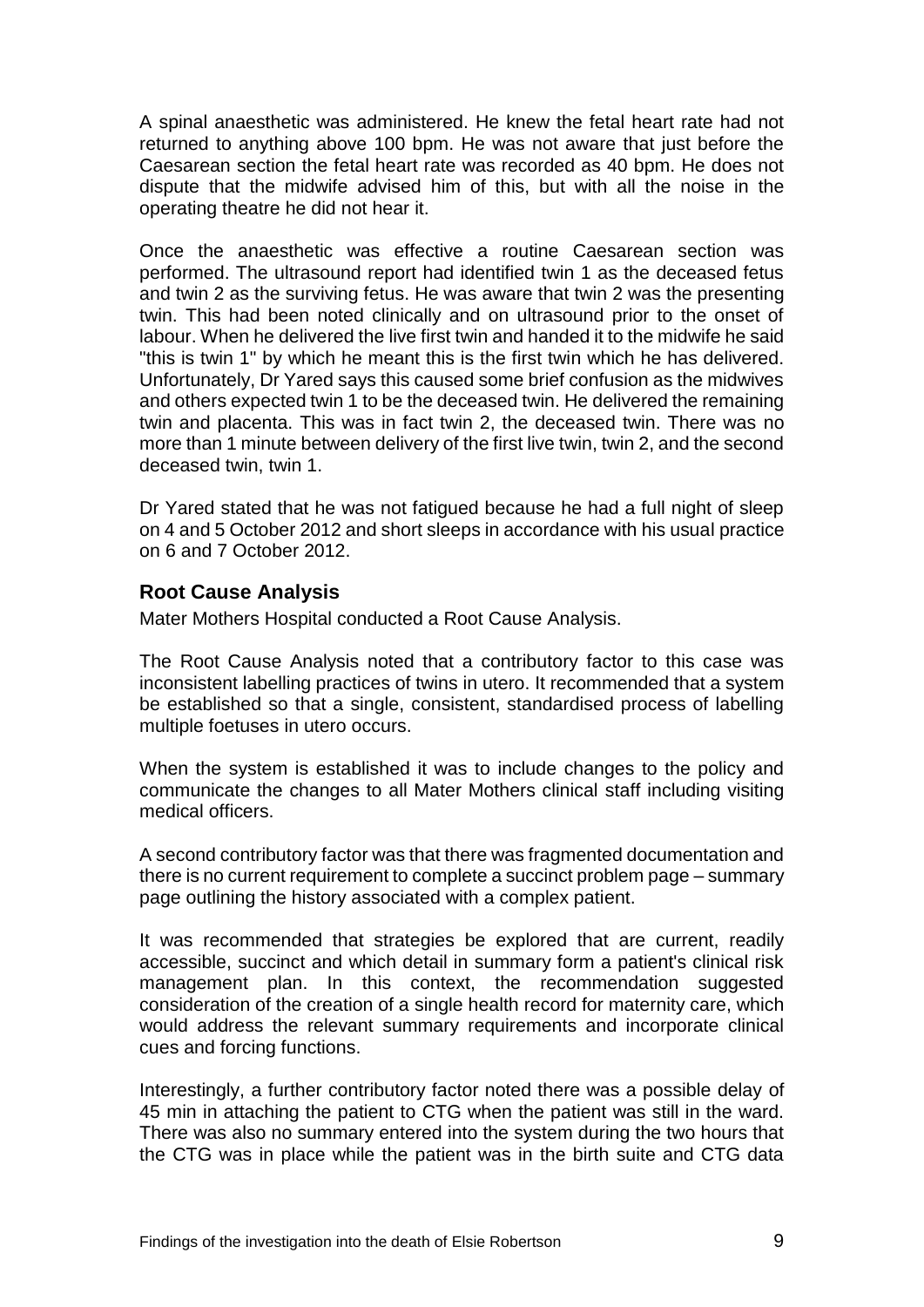parameters were not entered into the Guardian system. Hence a pathological CTG trace was not flagged in the system or notified to clinical staff.

It was also noted that there was an acceptance by clinical staff that the Visiting Medical Officer (VMO- Dr Yared) was in the operating theatre assisting with a Caesarean section and it was not recognised at 22:30 hours, that it was a pathological CTG tracing or that at 23:15 hours there was a further increase in the fetal heart rate to 170 bpm and that the CTG had continued to be pathological until discontinuation of the CTG tracing at 23:55 hours. This may have led to the VMO not being asked to review the patient at 22:30 hours.

Further contributory factors included the fragmented clinical communication/continuity of carer. This was due to the midwife, operating theatre nurse, and the neonatal team in attendance were not collectively fully aware of the patient's clinical history including the estimated weight of the birth fetus and which twin was presenting. The midwife who had been caring for the patient in birth suite was not allocated to go to the operating theatre. There was also no discussion about the current documented estimated weight of the twins or the length of time the deceased twin had been demised.

The VMO assumed the birthing suite midwife was aware that twin 1 was the live twin. There was limited time for the Neonatal Fellow to review the health record as the Neonatal Fellow was busy getting equipment ready for the emergency category one Caesarean section. This all potentially led to the neonatal team receiving limited and potentially inaccurate handovers. The Neonatal Fellow and neonatal nurse thought the demised twin had died two weeks earlier as opposed to seven weeks earlier. The operating nurse did not receive full details of the patient's clinical history because the operating theatre's role is primarily to care for the mother the baby.

A further contributory factor was confusion over which twin was the live twin at birth. It was clear in the mind of the VMO that the presenting twin could only be the live twin and the VMO would not give the demised twin to the baby receiving midwife for transfer to the neonatal resuscitation team. Because of the size and gestation of the surviving twin and the demised twin and because the VMO stated "this is twin 1" there was an assumption that the receiving staff were aware this was the live twin, although the language used was potentially confusing. It noted a recommendation that it was the responsibility of the surgeon to use clear, unambiguous language in situations where there is a surviving infant in a multiple pregnancy.

There was no confirmation on delivery that twin 2 was in fact the live twin and the midwife receiving the baby did not get a full handover including when the demised twin had deceased and she was of the understanding that the firstborn twin was not the live twin.

Various recommendations were made by the RCA team, all of which have been implemented.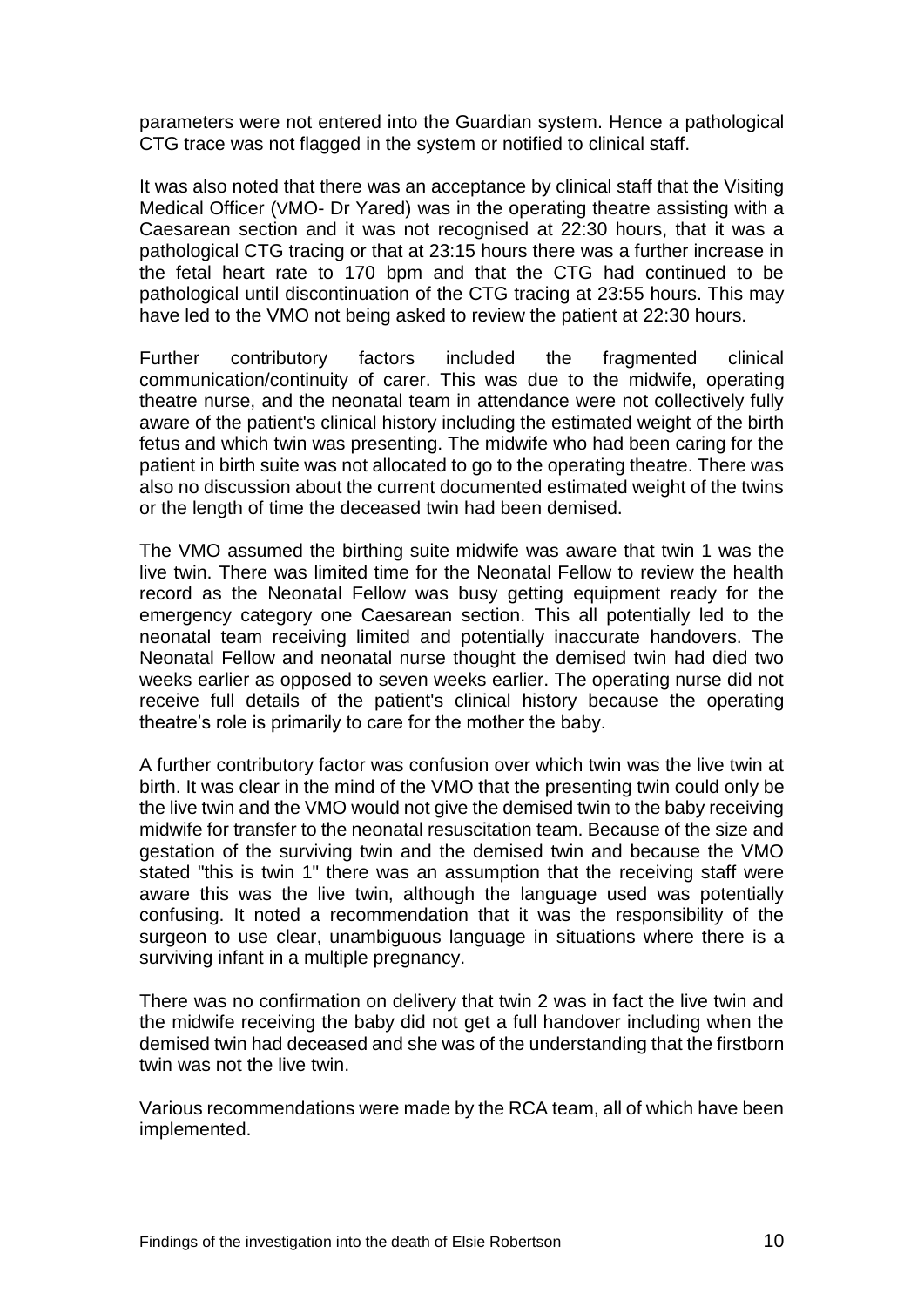## **Report by Dr David Cartwright**

Dr Cartwright is a Consultant Neonatologist and Director of Neonatology at Royal Brisbane and Women's Hospital and was requested by the Office of State Coroner to provide an independent expert opinion.

Dr Cartwright was of the view that the evidence supports that the delay in resuscitation did not contribute substantially to the death.

He also considered that prematurity as contributory was negligible.

Elsie had two problems additional to prematurity, being maternal chorioamnionitis and the effects of labour, which she could not tolerate well. Had Elsie not been resuscitated successfully her birth would be classified as stillborn. He regarded resuscitation, once commenced, went smoothly.

He noted the confusion with staff in relation to the nomenclature of twins. Dr Cartwright stated that the confusion over the twins' nomenclature pervaded into all aspects of the hospital documentation. He stated that there was considerable confusion, to the extent that he found the confusion confusing. He stated there should not have been such confusion. He would expect all experienced obstetric and neonatal staff to be quite aware that the nomenclature of twins refers to their birth order, and the birth order of twins delivered by Caesarean section is often different from that expected had a vaginal birth ensued, yet in this case the birth order was exactly as expected for at least the preceding week.

At the time of birth Elsie was not just in poor condition but without signs of life. This was indicative of severe compromise occurring before birth.

The only evidence for this pre-birth compromise recorded in the hospital charts is the sudden onset of fetal bradycardia at an unstated time around 00:05 to 00:10 hours. This was at a time when Dr Yared was preparing to insert an intravenous cannula, followed by persistent deteriorating bradycardia last recorded as 40 bpm just before the Caesarean section commenced. At this point it is immaterial whether Dr Yared heard the information conveyed to him regarding this heart rate, as the operation could not have proceeded any more swiftly than it did.

Dr Cartwright however indicated that from reading the RCA it is evident the RCA team had further information available to them, not recorded in the chart, about the CTG between 22:15 and 00:00 hours, suggesting that there were signs of fetal compromise throughout that period, which were not reported to Dr Yared and perhaps were not recognised. This may further explain Elsie's poor condition at birth.

Dr Cartwright stated that the fetal bradycardia that occurred is indicative of significant intrauterine hypoxia, and the bradycardia appears to have persisted and in fact worsened over a period of approximately 30 minutes, culminating in cessation of heartbeat some short time before her birth.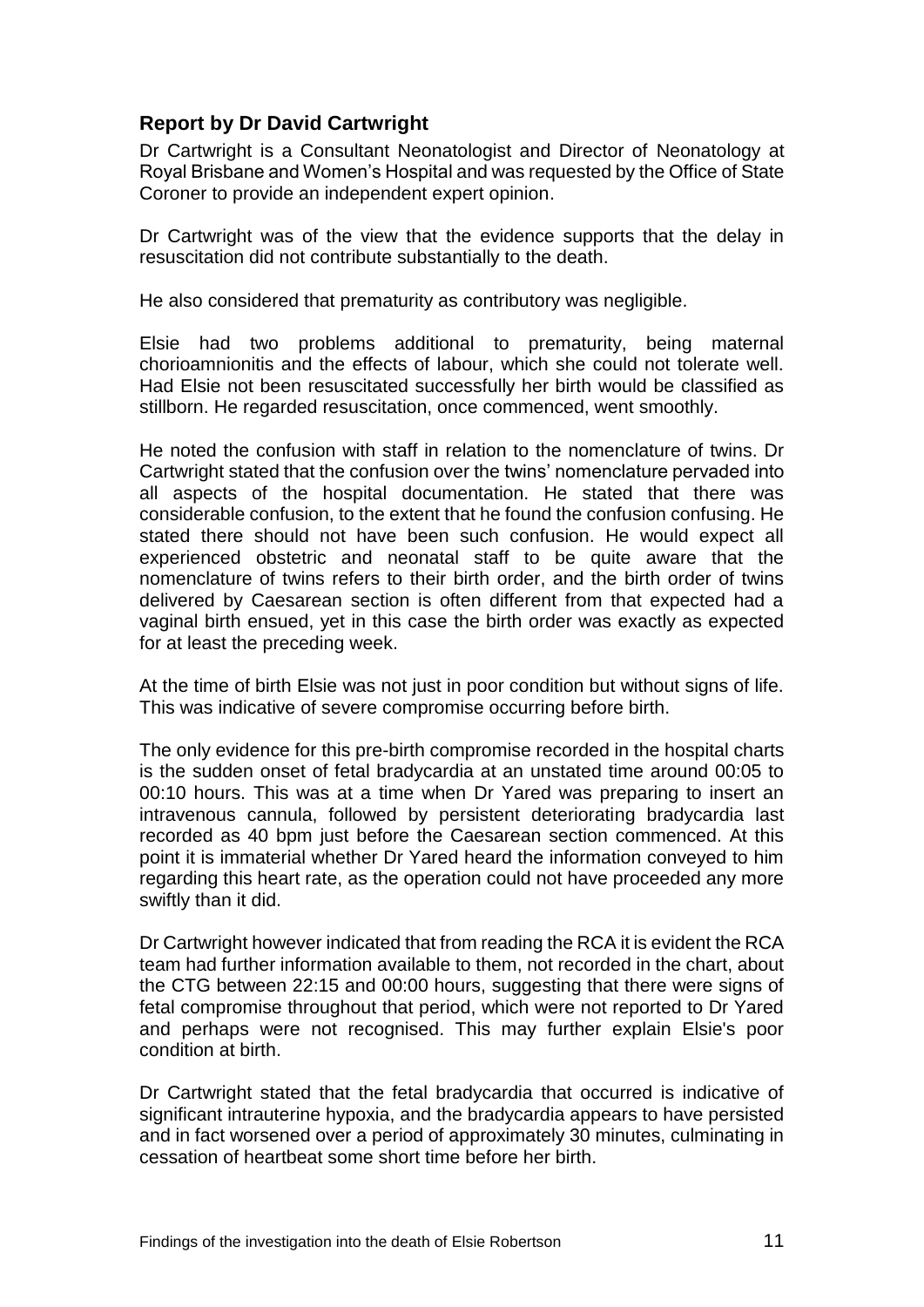Dr Cartwright took the view that the predominant signs in life was of a severe brain insult. He suspects that the term "sepsis" is used loosely in the autopsy report, to mean infection, as by definition it has a meaning of severe systemic inflammatory response, usually due to infection, characterised by a hypotension and multiorgan dysfunction. The evidence for sepsis present at the autopsy was of pneumonia seen as inflammation in the lungs, and of chorioamnionitis and funistitis with micro abscesses in the placenta. Dr Cartwright noted the growth of E. coli without evidence of inflammation in those organs with the exception of the lungs and the placenta, and this most likely represented proliferation of organisms after death, and in the two days between death and the autopsy. Blood cultures taken in the neonatal intensive care unit did not grow any organisms, making it impossible to make a diagnosis of septicaemia bacteraemia at birth. Elsie was just a short step away from E. coli septicaemia at birth in his estimation and this has a high mortality rate of approximately 25%.

He classed the main problem as hypoxic ischaemic encephalopathy as in the original cause of death certificate with E. coli pneumonia listed as another condition. Other maternal conditions present were the previous twin to twin transfusion with laser therapy, chorioamnionitis and funisitis.

He concluded it is likely that any short delay in resuscitation played some role, but quite a minor role in his view. The major players were the poor tolerance of labour, chorioamnionitis and early neonatal infection.

## **Other issues identified by Dr Cartwright**

In addition, Dr Cartwright stated he would like to have seen that the neonatal consultant was present at the delivery, or at least on the way coming in from home, to assist with decision making and any practical issues that might arise.

He also stated he would expect as follows: –

- that the neonatal unit would hold a list of women in the antenatal ward with problems likely to result in nursery admission for their baby, with a brief history
- when a woman enters birth suite in pre-term labour, the neonatal unit would be advised very soon after her admission
- the neonatal unit would then familiarise themselves with her history so that the consequent admission need not be a surprise
- that a system for organising a category 1 Caesarean section would result in early notification of the neonatal resuscitation team, and thus give time for their adequate briefing
- he was surprised that there seemed to be no avenue for direct communication between the obstetrician and neonatal team in the operating theatre
- he was surprised that there does not appear to have been any bacteriological specimens taken from Elsie to attempt to determine the cause of the chorioamnionitis. If the autopsy had not been done, where would the knowledge of the E. coli have come from?

Dr Cartwright also noted an issue with antibiotic administration. He stated that in the case of a malodorous baby from a mother with chorioamnionitis,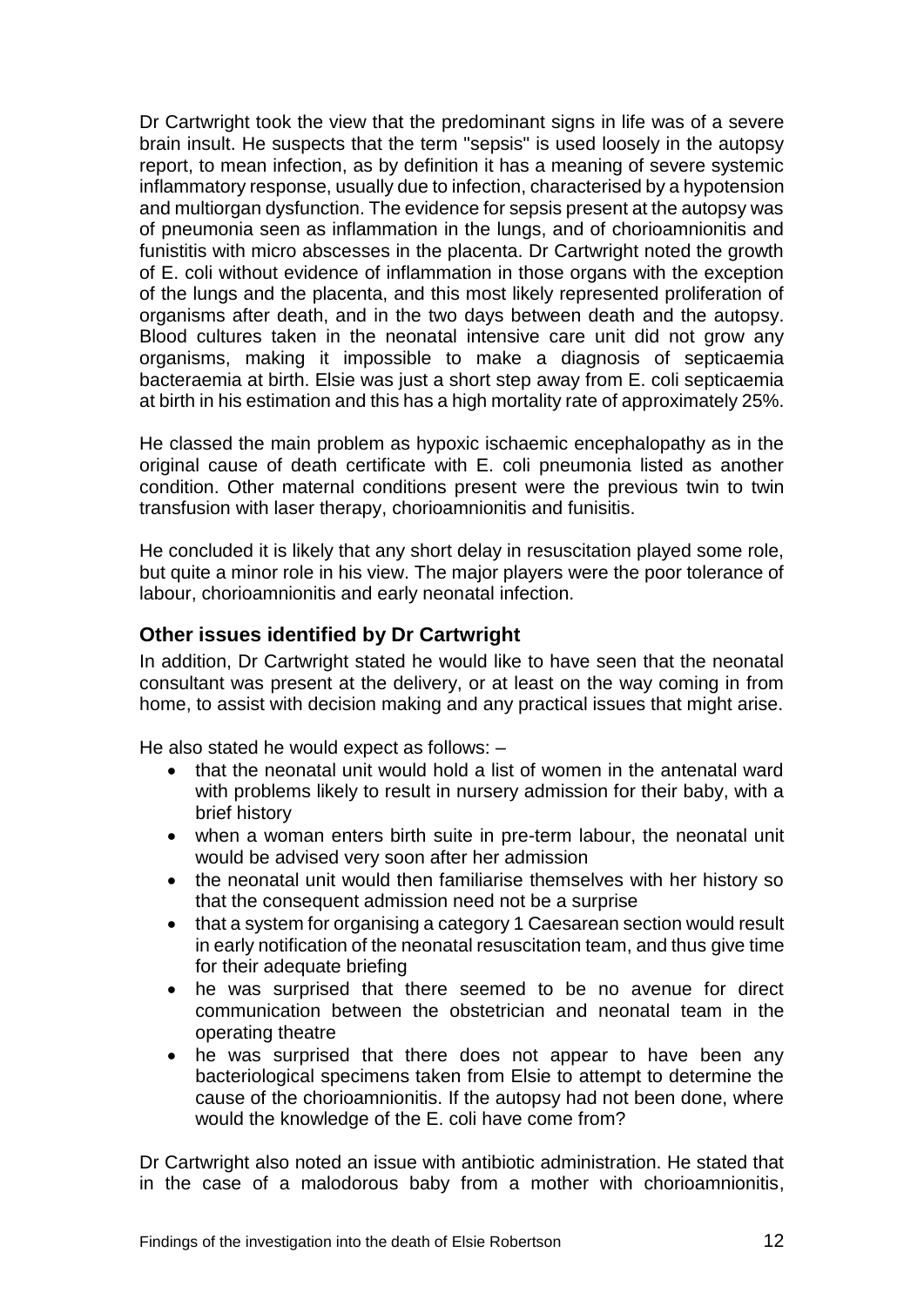administration of antibiotics becomes an urgent priority. In this case records indicate that gentamicin may not have been given until 04:00 hours. He considers the aim should have been for antibiotics to be given within 30 minutes of birth. He does not think that the three-hour delay played a role in her death, however, had she not had the severe neurologic problem, which resulted in ceasing her ventilatory support, it may have made her pneumonia more difficult to control over the ensuring hours and days. The presence of a neonatal consultant at this time may well have emphasised the urgency for antibiotic administration and assisted in achieving that.

## **Response from Mater Hospital**

1. Lack of consultation with the neonatologist in relation to issues surrounding the timing of an inevitably early delivery and the best timing of a delivery

A neonatologist did meet with the mother at 28 weeks gestation to discuss the possible neonatal care that would be required for her baby with the invitation for her to come back and discuss the outlook as the pregnancy progressed. The hospital considered it would not be useful to discuss the timing of delivery as that would be influenced by acute events and the management of this was in the hands of her obstetrician.

The hospital noted the management of premature rupture of membranes is to try to prolong the pregnancy while monitoring for signs of infection or premature labour. The aim would be to prolong the pregnancy until about 34 weeks and this is what was done in this case. Unless circumstances changed, further neonatal consultation about this management plan was not needed.

2. Was there an avenue for direct communication between the obstetricians and neonatal teams in the operating theatre?

The neonatal team is briefed by the obstetrician before the Caesarean section commences. The neonatal resuscitation room is located between the two obstetric theatres. The advantage of using this precise patient room is that it is better suited to resuscitating and stabilising babies, particularly with multiple births as both the babies can be stabilised in the same room. Obstetric theatres are not designed to have an area for baby resuscitation and it is considered more optimal to have a separate resuscitation room. There is no intercom system between the theatre and resuscitation room but communication is easy as there is a swing door between the two.

3. Why was the neonatal consultant not present at the delivery or at least on the way in from home to assist with decision-making and any practical issues that might arise?

The hospital advised that the information that was available to the neonatal resuscitation team before birth was that a category one Caesarean section was being performed because of fetal distress with a single live 30 week baby. Based on this information, the hospital advised there was no need to call in a consultant neonatologist as the resuscitation team have all the knowledge and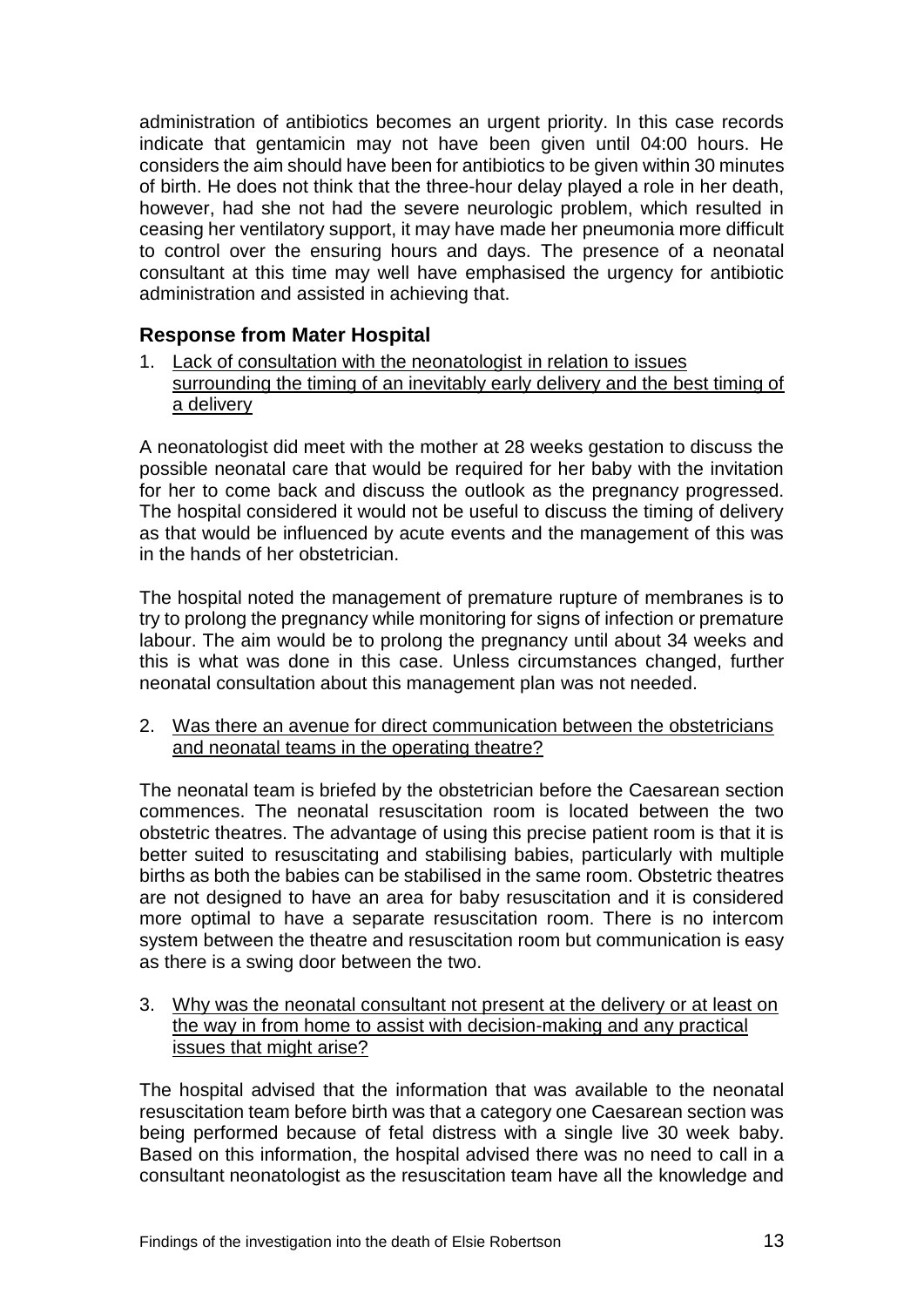skills needed to resuscitating and stabilise a 30 week gestation baby. Only when the situation escalated and there was a severe fetal bradycardia did that situation change. By then there was no time for the consultant to get to the hospital in time to the birth. In any event the resuscitation team members had all the skills needed to stabilise such a baby.

In this instance the hospital was unaware when the neonatal consultant was informed of the baby's condition but this happened and she came into hospital and was present whilst baby was being stabilised in the neonatal unit.

4. The neonatal unit should hold a list of women in the antenatal ward with problems likely to result in nursery admission for their baby with a brief **summary** 

The hospital stated the neonatal unit had a number of sources of information regarding upcoming births that may need this care. This includes that the unit is notified of all expected births either via birth suite, the pregnancy assessment or the antenatal ward. The unit keeps a diary with details of upcoming births the babies who are expected to need neonatal care. There is also a secure intranet site, accessible by the neonatal unit where birth plans of individual mothers are located. All the neonatologists and the unit team leaders are e-mailed with details of planned births where it is likely to need neonatal unit admission. All maternal-fetal medicine scans are on the hospital's clinical portal which is accessible on all computers.

5. When a woman enters birth suite in preterm labour, the neonatal unit would be advised very soon after admission and the neonatal unit would have familiarise themselves with her history so that the consequent admission would not be a surprise

The hospital stated this occurs routinely. For women in very premature labour, one of the neonatal medical staff attend the birth suite discussed management and possible outcomes with the mother.

6. A system for organising a category one Caesarean with the result in the early notification of the neonatal resuscitation team and in time for their adequate briefing

The hospital stated the clinical notes indicate the resuscitation team was called in to ensure a full briefing. The entry states that one of the nurses was called at the same time as the entry documentation concerning the decision to perform the Caesarean section.

Although there was no delay in this case, the system is being optimised in accordance with the RCA recommendations being:

- the neonatal team will be notified by a code call as soon as the decision is made to do a category one Caesarean section
- the team will go to theatre
- there will be a briefing given by the obstetrician
- The briefing is to be part of the Obstetric Surgical Safety Checklist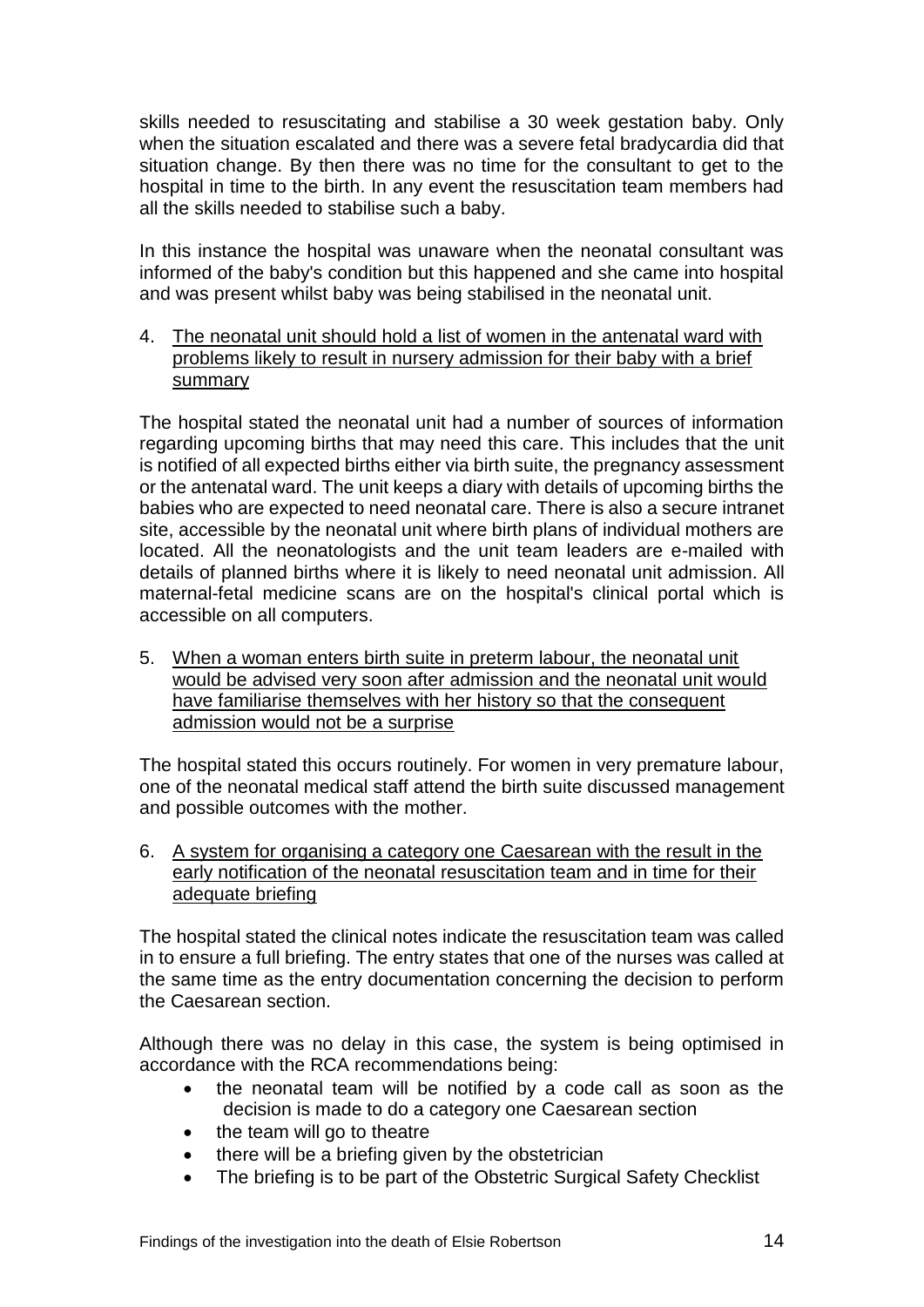7. There does not appear to have been any bacteriological specimens taken to attempt to determine the cause of the chorioamnionitis. If the autopsy had not been done, where would the knowledge of the E. coli have come from?

A blood culture was taken. A placental swab was taken and grew E. coli so there was a bacteriological specimens taken to determine the cause of the chorioamnionitis. There was no indication to take other bacteriological specimens.

Skin swabs and gastric aspirate that used to be taken commonly are no longer part of neonatal care as they do not assist in determining whether there is an infection. They merely show that the baby's skin is colonised. This is extremely common.

At autopsy there was found to be pneumonia. This is diagnosed clinically by taking account of the blood culture, the chest x-ray, the clinical condition of the baby, the full blood count and C reactive protein taken on the second day. The placental swab identified the likely organism but does not assist in diagnosing whether there was actually an infection.

#### 8. Antibiotic Administration

The hospital considered that the urgent management issue with Elsie was to stabilise her following the severe asphyxia insult and reinstate circulation. This involved positive pressure ventilation, insertion of umbilical catheters, measuring her acid/base status and administering a saline bolus. This took until about 03:00 hours.

Staff present were concentrating on this aspect of her stabilisation. Her presentation was that of severe asphyxia, not of severe sepsis, and the management concentrated on this. Upon reflection of the management it is acknowledged that antibiotics could have been given earlier.

#### **Response by Dr Yared**

#### *Consultation with neonatologist*

Dr Yared stated that he did not consider it was necessary or desirable to have a joint discussion with a neonatologist and the mother to discuss issues surrounding timing of an inevitably early delivery.

This was because there were no clinical signs or symptoms of chorioamnionitis. Although the mother had two major conditions, which often are associated with this condition, before labour commenced she did not have any of the recognised signs and symptoms such as a raised temperature, a raised pulse rate, a raised white cell count, uterine pain or an offensive discharge. Once he knew she was in labour and had no signs of chorioamnionitis, he was still planning for a vaginal birth given the mother had already had two successful previous child births.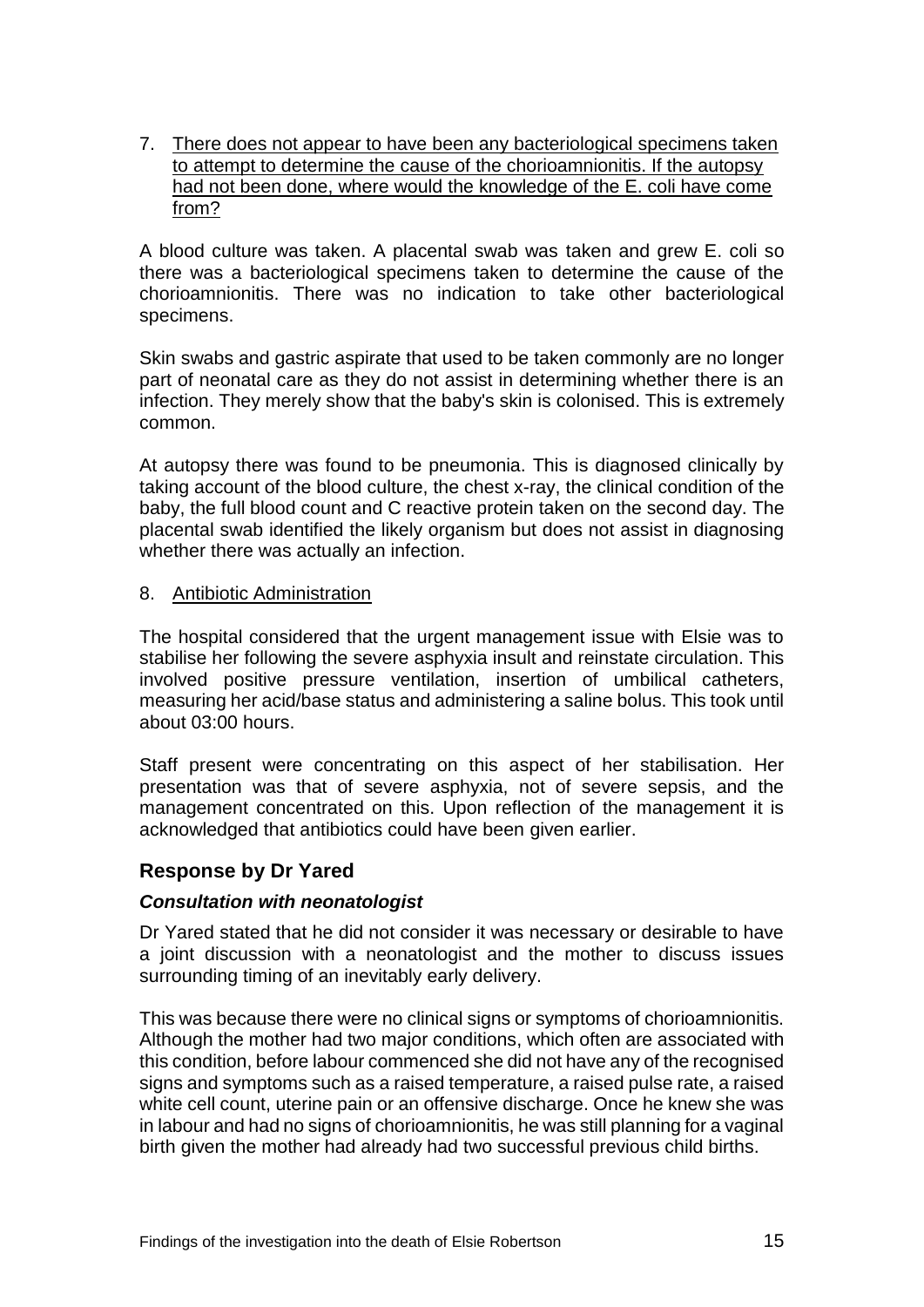### *Communication*

Dr Yared stated there is an avenue for direct communication between the obstetrician and neonatal paediatrician, which often occurs hours to days before the birth takes place.

In a category one Caesarean section the direct communication routes are completely different. It was only when he learned that the mother had a raised temperature and signs of chorioamnionitis, that he was keen to check on the status of her labour and to administer antibiotics. While this was being done, he made the decision she required an emergency Caesarean section. He needed to arrange a theatre, assistant and an anaesthetist. The labour ward staff usually ring the after-hours theatre manager who contacts the neonatal nursery and neonatal paediatrician.

In these circumstances any communication between the obstetrician and neonatal team is rather hurried, face-to-face and verbal. His consultation with the neonatal paediatrician in this case was in that category. The neonatal team confirmed that a verbal handover was provided.

When he handed the first twin delivered to the resuscitation nurse, his expectation was this twin would receive immediate resuscitation. He was not aware of any confusion on the issue until a debriefing that was held two hours later.

The hospital has conducted a detailed Root Cause Analysis. His understanding is that the hospital is presently developing further protocols and documents to ensure clear communication of the mother's circumstances and babies are likely to occur between the obstetrician, paediatrician and neonatal team.

## **Report of Dr Daniel Challis**

Dr Challis is an Associate Professor in Obstetrics and Gynaecology and a specialist in the areas of general obstetrics and maternal fetal medicine.

Dr Challis was asked to comment on the monitoring and treatment by Dr Yared of any infection or potential infection in the mother. He stated that between the mother's admission and her going into labour, she was seen regularly by Dr Yared and regularly documented the progress and clinical findings. He could not identify any deviation from standard and usual care in the monitoring and treatment of the mother for infection or potential infection.

Dr Challis was asked to comment as to whether the birth should have occurred earlier following the further rupture of the amniotic membrane on one October 2012. He stated it was not clear that any specific rupture took place around that time. In reviewing the records there were no concerns that would have indicated delivery, and in his opinion management was appropriate.

Dr Challis was asked to comment on the issues regarding the CTG tracing and should she had been reviewed earlier by medical officer or any additional interventions implemented by nursing and medical staff. He stated that the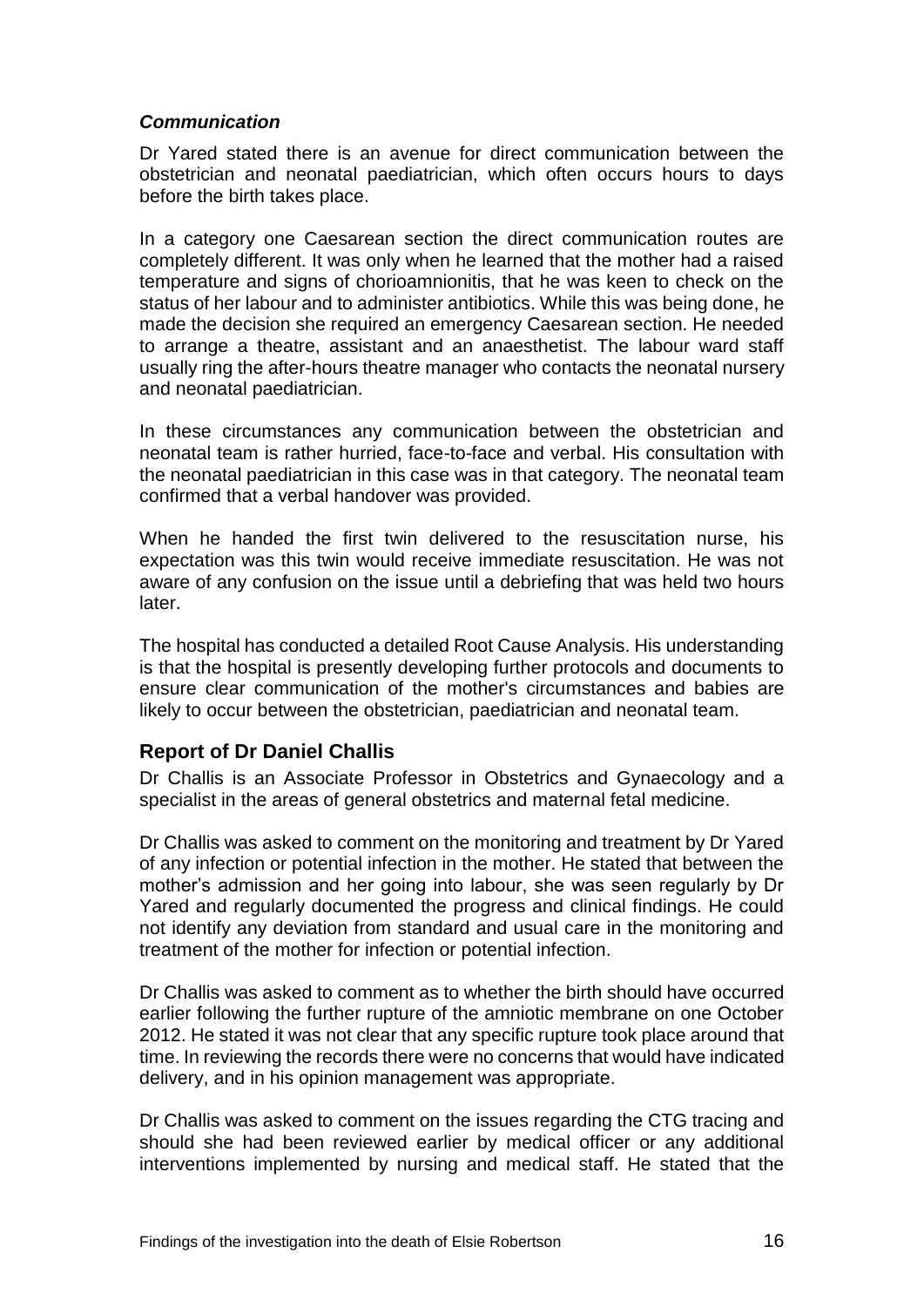mother appears not to have reported concerns until 21:30, at which time the mother complained of possible early labour, and the fetal heart rate was normal at 152 bpm. A decision was made to transfer the mother to the birthing unit for more intensive monitoring. Dr Yared was on his way to the operating theatre for another case and was briefly unavailable. Dr Challis agrees that the CTG tracings were concerning by 23:50 hours but given the midwives knew Dr Yared would be attending soon to review the mother, he believes the decision not to escalate to another medical officer was reasonable.

In relation to whether the mother should have been administered intravenous antibiotics in the immediate period preceding the birth, Dr Challis considered it would be common practice for intravenous antibiotics to be administered to a mother in labour where there is maternal pyrexia of over 38° or where there is a clinical suspicion of chorioamnionitis. He believes most obstetricians would have administered intravenous antibiotics about 23:00 and 24:00 hours in this case. Dr Challis stated that it is clear from the autopsy, that given the very advanced infection found, that antibiotics, even had they been given by 23:00 hours, would have made no difference to the outcome of the baby by that stage.

Dr Challis agreed generally with the comments of Dr Cartwright, and the hospital's response was also reasonable.

Dr Challis noted that there is frequent confusion relating to which twin is A or B or 1 or 2. Eventually twins are numbered by the birth order, but during pregnancy they will often change position, and sometimes number. He stated there was no easy solution to this. He stated that whilst this was a very unfortunate case, it is not really surprising that clinical staff, in the scenario of a category 1 Caesarean section, assumed initially it was the demised baby first presented. Dr Yared was concentrating on performing a rapid and safe delivery, which he achieved. He could not have been expected to predict the error of the paediatric resuscitation staff and would have assumed they would have begun resuscitating the baby. He stated he had never heard of another similar case of confusion around fetal demise, so this must be a very rare scenario.

He agrees with Dr Cartwright that the cause of death was a combination of an intra-partum event and sepsis. He also agrees that it is likely that the delay in resuscitation was of minor significance and unlikely to have altered the outcome.

Furthermore, it is his opinion that the deterioration in the Elsie's condition was a sudden and unpredictable event, as evidenced by the sudden bradycardia at 00:01 hours on 8 October. It is not clear if this resulted from a cord accident/compression; from a chronically stressed baby or the placenta was unable to tolerate the additional acute stress of labour.

Dr Challis stated that other than minor and clinically insignificant delays in the care of the mother and baby, he was unable to identify any departures from standard of care in this case. His impression was of an attentive, responsive and appropriate clinical care. He also stated the excellent and exhaustive RCA process undertaken by the hospital provides evidence of a high standard of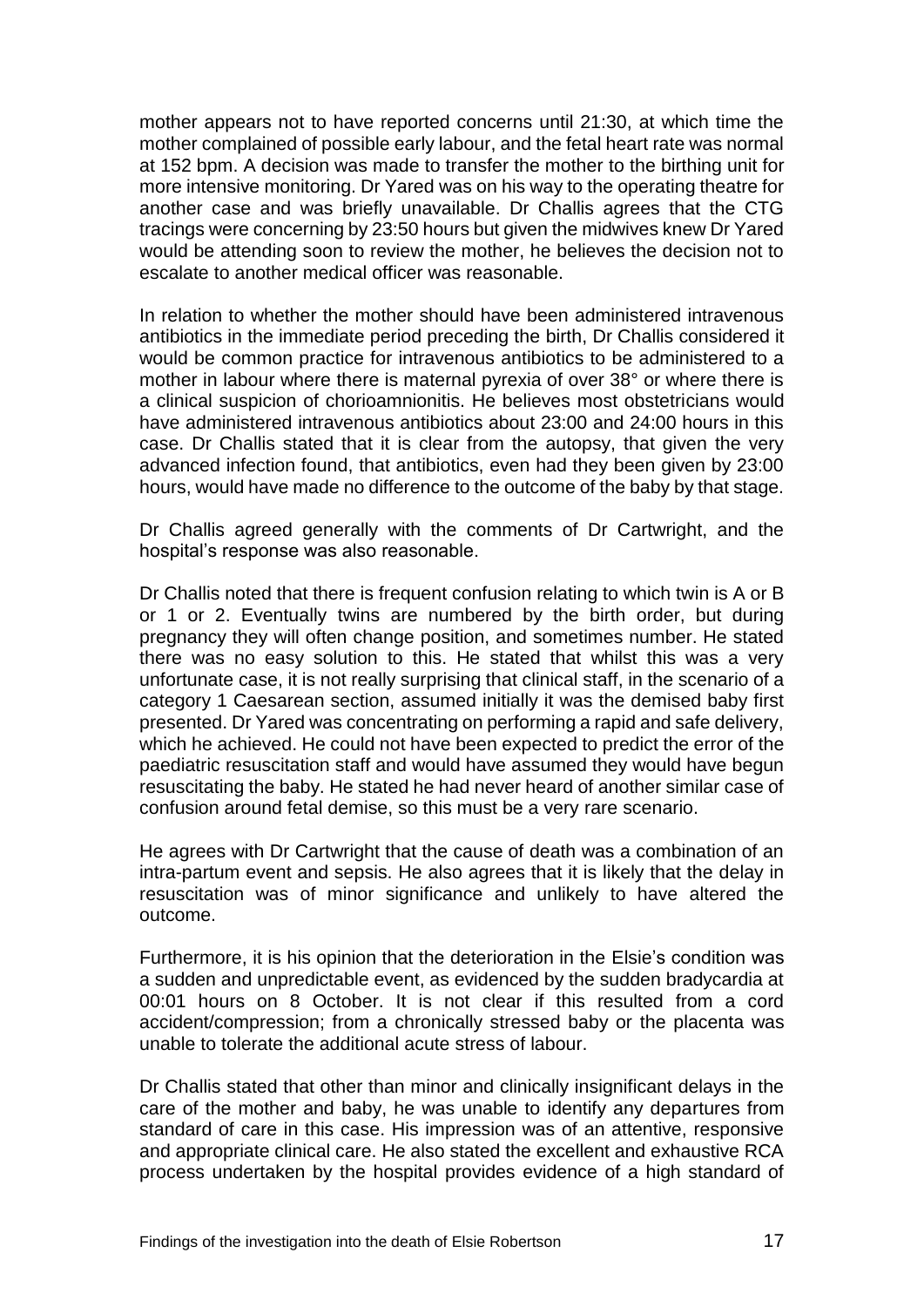clinical governance, and in his view has identified all of the communication issues and system improvement opportunities. Dr Challis was unable to suggest any additional recommendations for consideration.

## **Conclusion**

The investigation into the death of Elsie Robertson has been a complex matter.

A comprehensive RCA has resulted in significant practice changes at Mater Mothers.

There were however a number of issues which required investigation. These included the decision of the timing of the delivery and the administration of antibiotics; concerns regarding the CTG; the contribution of any delay in resuscitation; the mix up over which was the live twin and communication issues between obstetric staff and the neonatal team. Of particular note was clarification of the cause of death, including whether the primary cause of death was hypoxic ischaemic encephalopathy or sepsis.

These matters have been addressed by the further investigation and the expert opinions of Dr Cartwright and Dr Challis.

The cause of death was considered by the pathologist to be due to E. coli sepsis with the underlying cause being twin to twin transfusion syndrome treated with laser photocoagulation. Drs Cartwright and Challis considered the cause of death was a combination of an intrapartum event and sepsis. I concur and have amended the cause of death accordingly.

It is evident there were some delays in the resuscitation of Elsie due to a confusion over which was the surviving twin. That should not have occurred but it is the opinion of the experts that earlier resuscitation would not have changed the outcome in this case.

It is also evident there was an unreasonable delay in delivery of antibiotics to the baby. There were sufficient red flags indicating that sepsis was a likely complicating factor for the baby including maternal pyrexia of over 38° and a clinical suspicion of chorioamnionitis. As well on delivery there were a number of clinicians who noted the baby was malodorous, a clear sign of sepsis.

However, the expert opinions were consistent in that they considered such delays were minor and/or insignificant in respect to any contribution to the ultimate cause of death.

Accordingly, although this investigation commenced with a view that holding an inquest was likely, the outcome of the investigation is such that the issues for investigation have been resolved such that findings can be made on these issues. No other recommendations that have not already been made in the course of the RCA are likely to result.

This however is a case that has the requisite public interest to warrant publishing the findings on the Office of State Coroner's website in the same